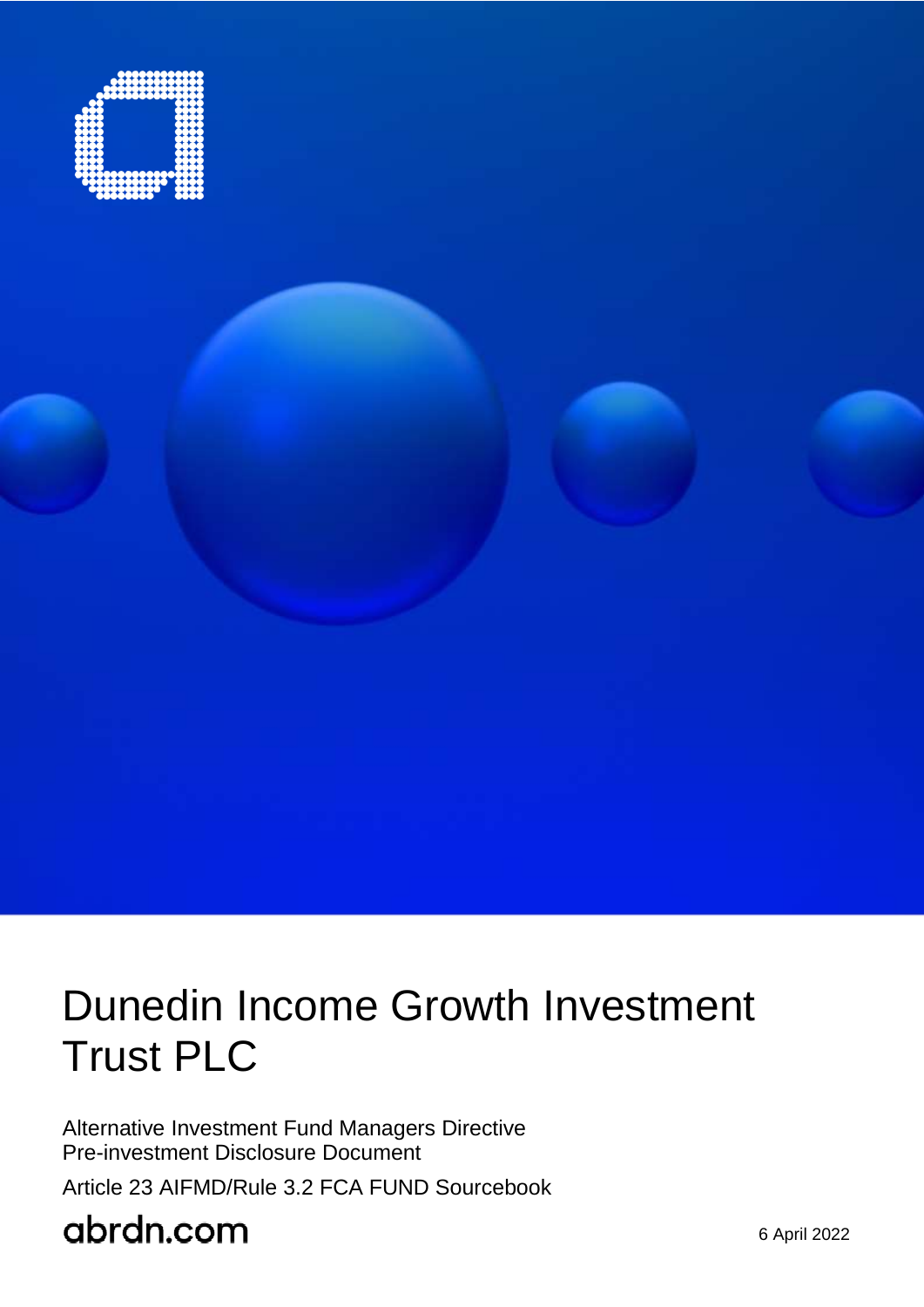

## Dunedin Income Growth Investment Trust PLC

This document is issued by Aberdeen Standard Fund Managers Limited as the alternative investment fund manager of Dunedin Income Growth Investment Trust PLC, in order to make certain information available to prospective investors prior to such investors' investment in the Company, in accordance with the requirements of the FCA FUND Sourcebook implementing the EU Alternative Fund Managers Directive (Directive 2011/61/EU) in the United Kingdom and is being made available on the Company's website: www.dunedinincomegrowth.co.uk. Defined terms used in this pre-investment disclosure document can be found in section 20 below.

#### **1. A Description of the Investment Strategy, Policy and Objective of the Company, Types of Assets the Company May Invest In, Investment Techniques and Investment Restrictions**

#### **Objective**

The Company's objective is to achieve growth of income and capital from a portfolio invested mainly in companies listed or quoted in the United Kingdom that meet the Company's Sustainable and Responsible investing criteria as set by the Board.

#### **Investment policy**

In pursuit of its objective, the Company's investment policy is to invest in high quality companies with strong income potential and providing an above-average portfolio yield.

#### **Risk Diversification**

The Company maintains a diversified portfolio consisting, substantially, of equity or equity-related securities, and it can invest in other financial instruments. The Company is invested mainly in companies listed or quoted in the United Kingdom and can invest up to 20% of its gross assets overseas.

It is the policy of the Company to invest no more than 15% of its gross assets in other listed investment companies and no more than 15% of its gross assets in any one company.

#### **Gearing**

The Board is responsible for determining the gearing strategy for the Company, with day-to-day gearing decisions being made by the Manager within the remit set by the Board. The Board has set its gearing limit at a maximum of 30% of the net asset value at the time of draw down. Gearing is used selectively to leverage the Company's portfolio in order to enhance returns where and to the extent considered appropriate.

Further information about the Company's investment strategy, policy and objective, the types of assets in which the Company may invest, the investment techniques and any investment restrictions is contained in the Annual Report which is available on the Company's website: [www.dunedinincomegrowth.co.uk.](http://www.dunedinincomegrowth.co.uk/)

While the Company is not a fund of funds, it may make investments through collective investment schemes and in companies traded on the London Stock Exchange/stock markets outside of the United Kingdom in certain circumstances and has the ability to invest up to 20% of its gross assets overseas.

#### **Sustainable Finance Disclosure Regulation**

The Manager integrates sustainability risks and opportunities into its research, analysis and investment decisionmaking processes. The AIFM believes that the consideration of sustainability risks and opportunities can have a material impact on long-term returns for investors. The Company is managed using an investment process integrating environmental, social and governance ("ESG") factors but does not promote ESG characteristics or have specific sustainable investment objectives. This means that whilst ESG factors and risks are considered, they may or may not impact portfolio construction. The Manager's ESG integration requires, in addition to its inclusion in the investment decision making process, appropriate monitoring of sustainability considerations in risk management, portfolio monitoring, engagement and stewardship activities. The Manager also engages with policymakers on ESG and stewardship matters. Combining the integration of sustainability risks and opportunities with broader monitoring and engagement activities may affect the value of investments and therefore returns. Furthermore, investments within the Company's portfolio do not take into account the EU Taxonomy criteria for environmentally sustainable economic activities. Further information on the Manager's ESG integration approaches by asset classes can be found on its website.

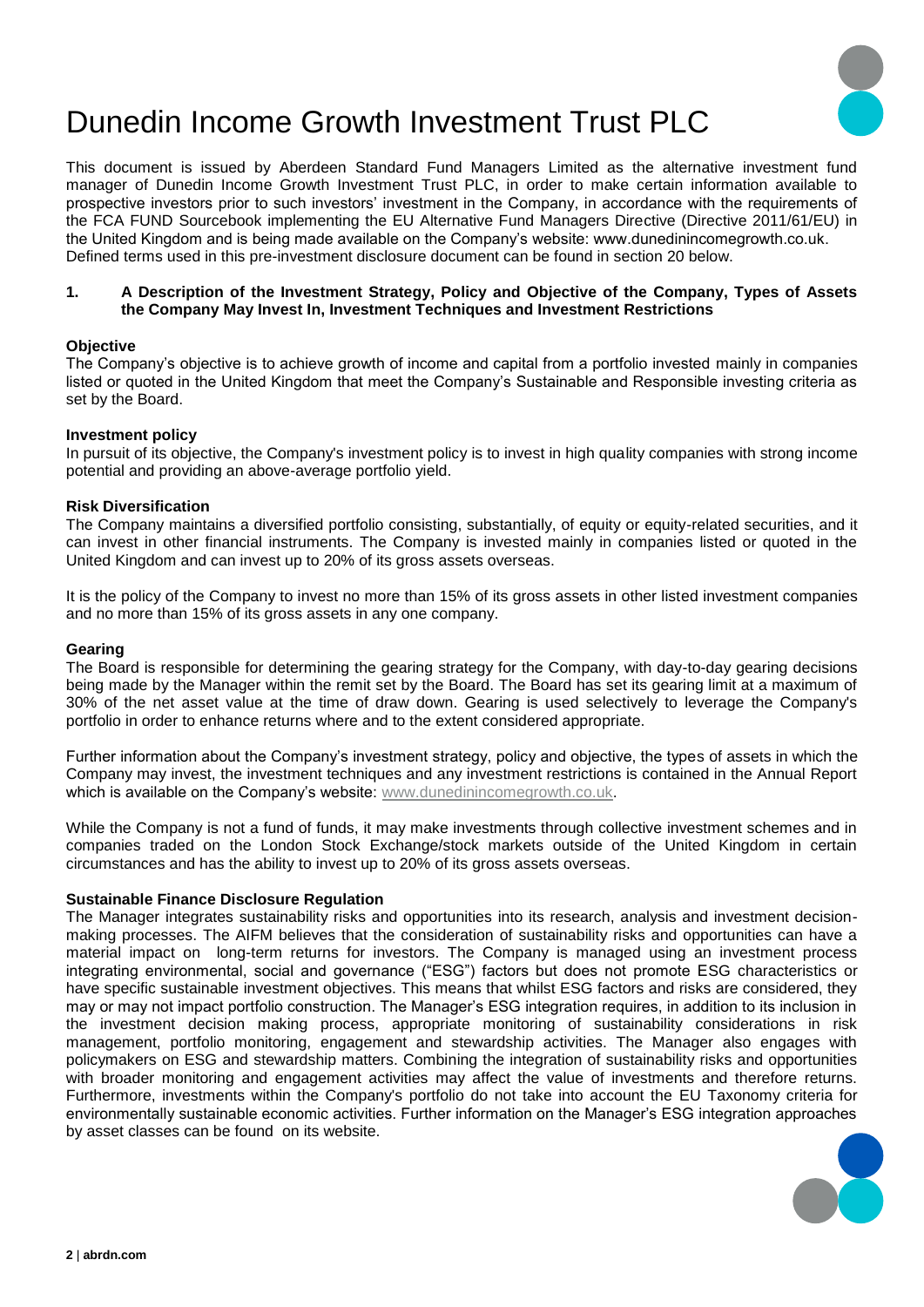#### **2. Principal Risks and Uncertainties**

The Board carries out a regular review of the risk environment in which the Company operates, changes to the environment and individual risks. The Board also considers emerging risks which might affect the Company. During the year, the most significant risk was the continuing impact of the Covid-19 pandemic and its implications for the future economic outlook.

There are a number of other risks which, if realised, could have a material adverse effect on the Company and its financial condition, performance and prospects. The Board has carried out a robust assessment of the Company's principal and emerging risks, which include those that would threaten its business model, future performance, solvency, liquidity or reputation.

The principal and emerging risks and uncertainties faced by the Company are reviewed by the Audit Committee in the form of risk matrices.

The principal risks and uncertainties facing the Company at the current time, together with a description of the mitigating actions the Board has taken, are set out in the table below.

| <b>Risk</b>                                                                                                                                                                                                                                                                | <b>Mitigating Action</b>                                                                                                                                                                                                                                                                                                                                                                                                                   |  |
|----------------------------------------------------------------------------------------------------------------------------------------------------------------------------------------------------------------------------------------------------------------------------|--------------------------------------------------------------------------------------------------------------------------------------------------------------------------------------------------------------------------------------------------------------------------------------------------------------------------------------------------------------------------------------------------------------------------------------------|--|
| Investment objectives - a lack of demand<br>for the Company's shares due to its<br>objectives becoming unattractive to<br>investors could result in a widening of the<br>discount of the share price to its<br>underlying NAV and a fall in the value of<br>its shares.    | Board review. The Board formally reviews the Company's<br>objectives and strategies for achieving them on an annual basis, or<br>more regularly if appropriate.                                                                                                                                                                                                                                                                            |  |
|                                                                                                                                                                                                                                                                            | Shareholder communication. The Board is cognisant of the<br>importance of regular communication with shareholders. Directors<br>attend meetings with the Company's largest shareholders and<br>meet other shareholders at the Annual General Meeting. The<br>Board reviews shareholder correspondence and investor relations<br>reports and also receives feedback from the Company's<br>Stockbroker.                                      |  |
|                                                                                                                                                                                                                                                                            | Discount monitoring. The Board, through the Manager, keeps the<br>level of discount under constant review. The Board is responsible<br>for the Company's share buy back policy and is prepared to<br>authorise the use of share buy backs to provide liquidity to the<br>market and try to limit any widening of the discount.                                                                                                             |  |
| <b>Investment strategies - the Company</b><br>adopts inappropriate investment strategies<br>in pursuit of its objectives which could<br>result in investors avoiding the Company's<br>shares, leading to a widening of the<br>discount and poor investment<br>performance. | Adherence to investment guidelines. The Board sets investment<br>guidelines and restrictions which the Manager follows, covering<br>matters such as asset allocation, diversification, gearing, currency<br>exposure and use of derivatives, as well as the Company's<br>sustainable and responsible investment criteria. These guidelines<br>are reviewed regularly and the Manager reports on compliance with<br>them at Board meetings. |  |
|                                                                                                                                                                                                                                                                            | In order to ensure adequate diversification, the Board has set<br>absolute limits on maximum holdings and exposures in the portfolio<br>at the time of investment, which are in addition to the limits<br>contained in the Company's investment policy, including the<br>following:                                                                                                                                                        |  |
|                                                                                                                                                                                                                                                                            | No more than 10% of gross assets to be invested in any<br>$\bullet$<br>single stock; and<br>The top five holdings should not account for more than<br>40% of gross assets.                                                                                                                                                                                                                                                                 |  |
|                                                                                                                                                                                                                                                                            | Regular shareholder communication and discount monitoring, as<br>above.                                                                                                                                                                                                                                                                                                                                                                    |  |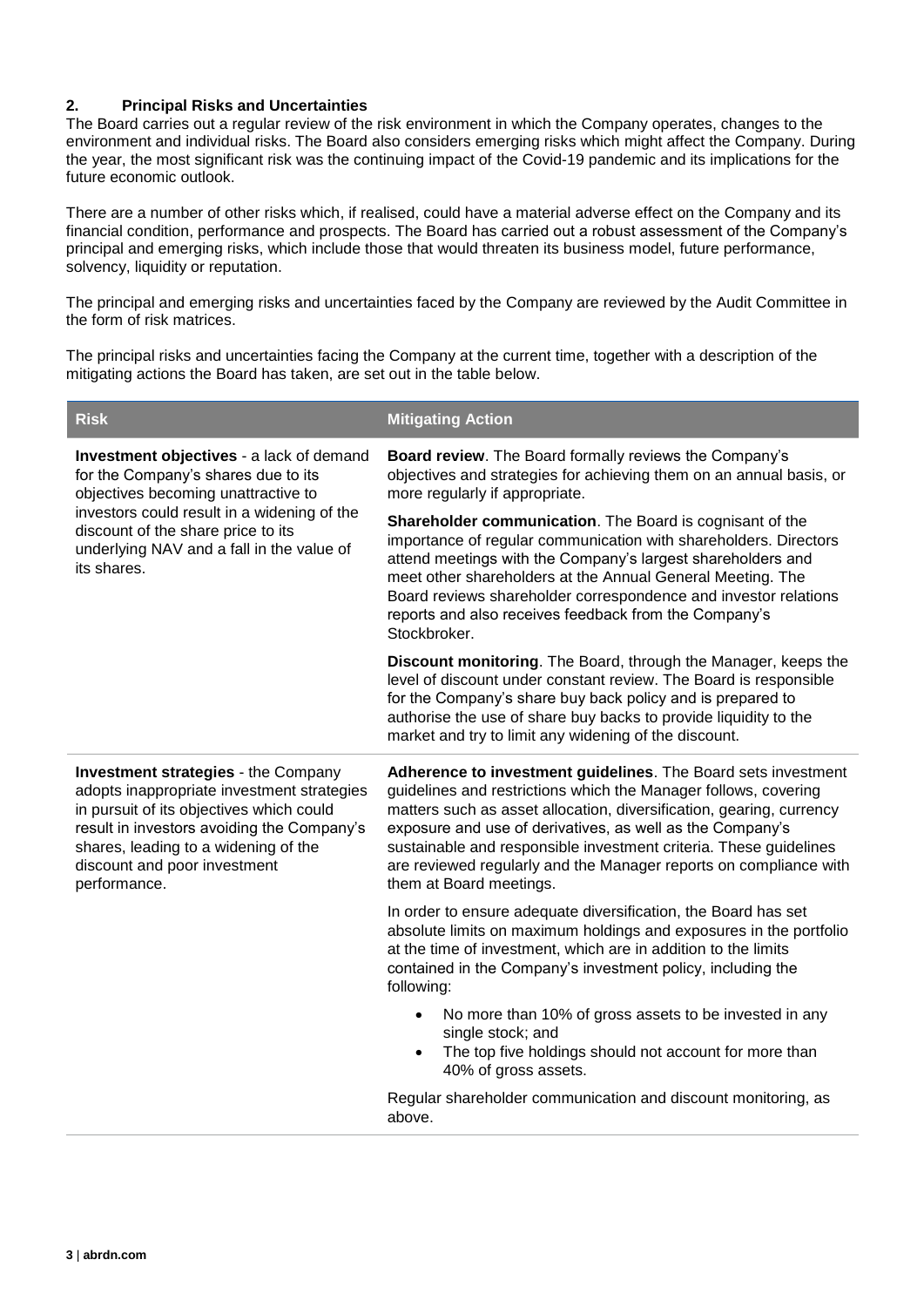| <b>Risk</b>                                                                                                                                                                                                                                                                                                                                                       | <b>Mitigating Action</b>                                                                                                                                                                                                                                                                                                                                                   |
|-------------------------------------------------------------------------------------------------------------------------------------------------------------------------------------------------------------------------------------------------------------------------------------------------------------------------------------------------------------------|----------------------------------------------------------------------------------------------------------------------------------------------------------------------------------------------------------------------------------------------------------------------------------------------------------------------------------------------------------------------------|
| Investment performance - the<br>appointment or continuing appointment of<br>an investment manager with inadequate<br>resources, skills or expertise or which<br>makes poor investment decisions. This<br>could result in poor investment<br>performance, a loss of value for<br>shareholders and a widening discount.                                             | Monitoring of performance. The Board meets the Manager on a<br>regular basis and keeps under close review (inter alia) its<br>resources and adherence to investment processes, including in<br>relation to the Company's sustainable and responsible investment<br>criteria. The Board also keep under review the adequacy of risk<br>controls and investment performance. |
|                                                                                                                                                                                                                                                                                                                                                                   | Management Engagement Committee. A detailed formal<br>appraisal of the Manager is carried out annually by the<br>Management Engagement Committee.                                                                                                                                                                                                                          |
| <b>Income/dividends - the Company adopts</b><br>an unsustainable dividend policy resulting<br>in cuts to or suspension of dividends to<br>shareholders, or one which fails to meet<br>investor demands.                                                                                                                                                           | Revenue forecasting and monitoring. The Manager presents<br>detailed forecasts of income and expenditure covering both the<br>current and subsequent financial years at Board meetings.<br>Dividend income received is compared to forecasts and variances<br>analysed.                                                                                                    |
|                                                                                                                                                                                                                                                                                                                                                                   | Use of reserves. The Company has built up revenue reserves<br>which are available to smooth dividend distributions to<br>shareholders should there be a shortfall in revenue returns.                                                                                                                                                                                      |
| Financial/market - insufficient oversight or<br>controls over financial risks, including<br>market risk, foreign currency risk, liquidity<br>risk and credit risk could result in losses to<br>the Company.                                                                                                                                                       | Management controls. The Manager has a range of procedures<br>and controls relating to the Company's financial instruments,<br>including a review of investment risk parameters by its Investment<br>Risk department and a review of credit worthiness of counterparties<br>by its Counterparty Credit Risk team.                                                          |
|                                                                                                                                                                                                                                                                                                                                                                   | Foreign currency hedging. It is not the Company's policy to<br>hedge foreign currency exposure but the Company may, from time<br>to time, partially mitigate it by drawing down borrowings in foreign<br>currencies.                                                                                                                                                       |
|                                                                                                                                                                                                                                                                                                                                                                   | Board review. As stated above, the Board sets investment<br>guidelines and restrictions which are reviewed regularly and the<br>Manager reports on compliance with them at Board meetings.                                                                                                                                                                                 |
| <b>Gearing</b> - gearing accentuates the effect<br>of rises or falls in the market value of the<br>Company's investment portfolio on its<br>NAV. An inappropriate level of gearing at a<br>time of falling values could result in a<br>significant fall in the value of the<br>Company's net assets and share price.<br>Such a fall in the value of the Company's | Gearing restrictions. The Board sets gearing limits within which<br>the Manager can operate.                                                                                                                                                                                                                                                                               |
|                                                                                                                                                                                                                                                                                                                                                                   | Monitoring. Both the limits and actual levels of gearing are<br>monitored on an ongoing basis by the Manager and at regular<br>Board meetings. In the event of a possible impending covenant<br>breach, appropriate action would be taken to reduce borrowing<br>levels.                                                                                                   |
| net assets could result in a breach of loan<br>covenants and trigger demands for early<br>repayment or require investments to be<br>sold to meet any shortfall. This could result                                                                                                                                                                                 | Scrutiny of loan agreements. The Board takes advice from the<br>Manager and the Company's lawyers before approving details of<br>loan agreements. Care is taken to ensure that covenants are<br>appropriate and unlikely to be breached.                                                                                                                                   |
| in further losses.                                                                                                                                                                                                                                                                                                                                                | Limits on derivative exposure. The Board has set limits on<br>derivative exposures and positions are monitored at regular Board<br>meetings.                                                                                                                                                                                                                               |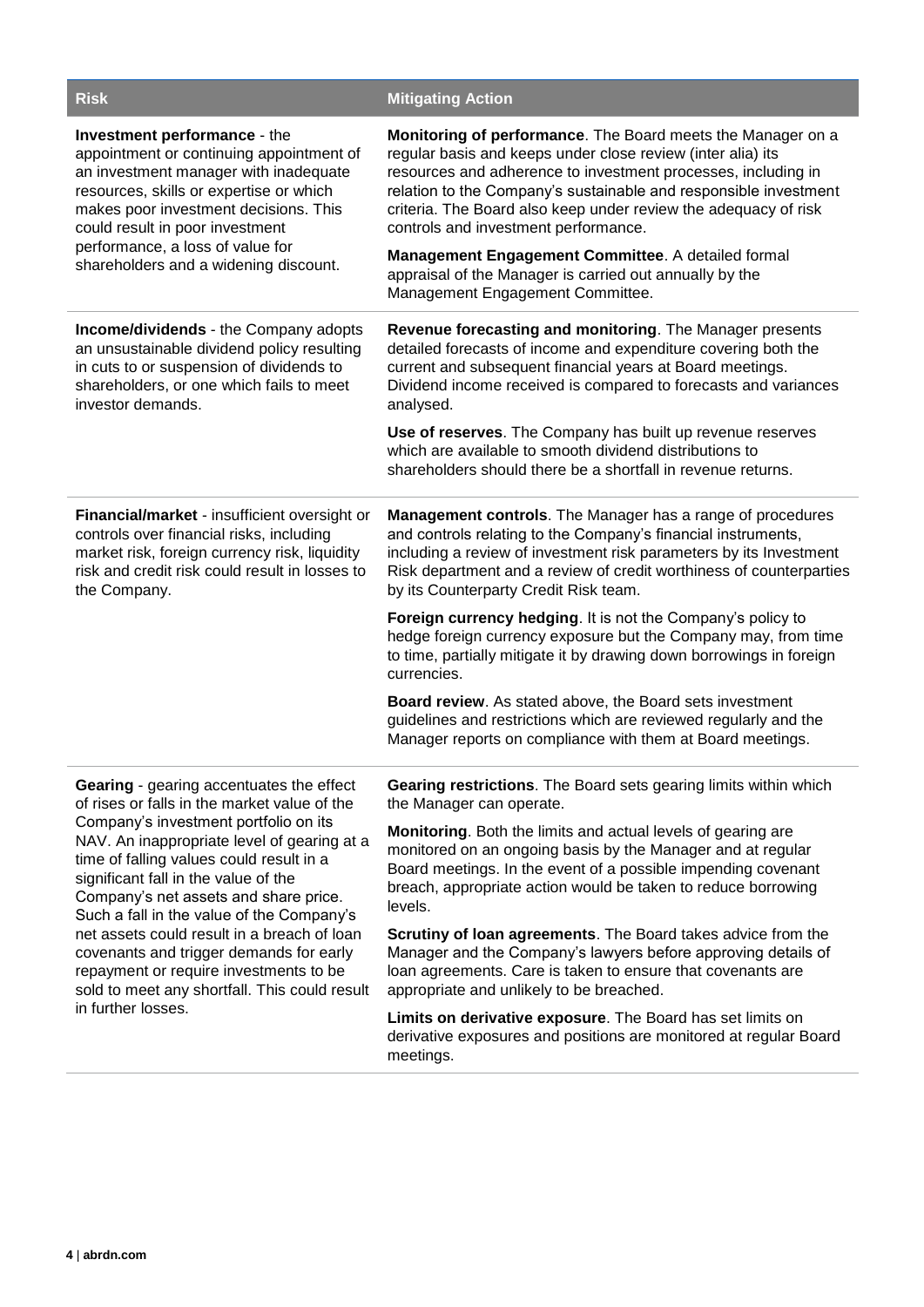#### **Risk Mitigating Action**

| Regulatory - changes to, or failure to<br>comply with, relevant regulations<br>(including the Companies Act, The<br>Financial Services and Markets Act, The<br><b>Alternative Investment Fund Managers</b><br>Directive, accounting standards,<br>investment trust regulations, the Packaged<br>Retail and Insurance-based Investment<br>Product Regulations, the Listing Rules,<br>Disclosure Guidance and Transparency<br>Rules and Prospectus Rules) could result<br>in fines, loss of reputation, reduced<br>demand for the Company's shares and<br>potentially loss of an advantageous tax<br>regime. | <b>Board awareness.</b> The Directors have an awareness of the more<br>important regulations and are provided with information on changes<br>by the Association of Investment Companies. In terms of day to<br>day compliance with regulations, the Board is reliant on the<br>knowledge and expertise of the Manager. However, where<br>necessary, the Board engages the service of external advisers. In<br>addition, all Directors are encouraged to attend relevant training<br>courses.<br>Management controls. The Manager's company secretariat and<br>accounting teams use checklists to aid compliance and these are<br>backed by the Manager's compliance monitoring programme and<br>risk based internal audit investigations |
|------------------------------------------------------------------------------------------------------------------------------------------------------------------------------------------------------------------------------------------------------------------------------------------------------------------------------------------------------------------------------------------------------------------------------------------------------------------------------------------------------------------------------------------------------------------------------------------------------------|------------------------------------------------------------------------------------------------------------------------------------------------------------------------------------------------------------------------------------------------------------------------------------------------------------------------------------------------------------------------------------------------------------------------------------------------------------------------------------------------------------------------------------------------------------------------------------------------------------------------------------------------------------------------------------------------------------------------------------------|
| <b>Operational</b> - the Company is reliant on<br>services provided by third parties (in<br>particular those of the Manager and the<br>Depositary) and any control gaps and<br>failures in their operations could expose<br>the Company to loss or damage.                                                                                                                                                                                                                                                                                                                                                 | <b>Agreements.</b> Written agreements are in place defining the roles<br>and responsibilities of all third party service providers.                                                                                                                                                                                                                                                                                                                                                                                                                                                                                                                                                                                                      |
|                                                                                                                                                                                                                                                                                                                                                                                                                                                                                                                                                                                                            | Internal control systems of the Manager. The Board receives<br>reports on the operation and efficacy of the Manager's IT and<br>control systems, including<br>those relating to cyber-crime, and its internal audit and compliance<br>functions.                                                                                                                                                                                                                                                                                                                                                                                                                                                                                         |
|                                                                                                                                                                                                                                                                                                                                                                                                                                                                                                                                                                                                            | <b>Safekeeping of assets.</b> The Depositary is ultimately responsible<br>for the safekeeping of the Company's assets and its records are<br>reconciled to those of the Manager on a regular basis. Through a<br>delegation by the Depositary, the Company's investments and cash<br>balances are held in segregated accounts by the Custodian.                                                                                                                                                                                                                                                                                                                                                                                          |
|                                                                                                                                                                                                                                                                                                                                                                                                                                                                                                                                                                                                            | Monitoring of other third party service providers. The Manager<br>monitors closely the control environments and quality of services<br>provided by third parties, including those of the Depositary. This<br>includes controls relating to cyber-crime and is conducted through<br>service level agreements, regular meetings and key performance<br>indicators. The Directors review reports on the Manager's<br>monitoring of third party service providers on a periodic basis.                                                                                                                                                                                                                                                       |
|                                                                                                                                                                                                                                                                                                                                                                                                                                                                                                                                                                                                            | Operational changes caused by Covid-19. The operational<br>requirements of the Company have been subject to rigorous testing<br>during the Covid-19 pandemic, including increased use of online<br>communications and out of office working and reporting.                                                                                                                                                                                                                                                                                                                                                                                                                                                                               |
| Geo-political – the impact of geo-political<br>events could result in losses to the<br>Company.                                                                                                                                                                                                                                                                                                                                                                                                                                                                                                            | Board and Manager awareness. Geo-political events over which<br>the Company has no control are always a risk. The Board and<br>Manager do what they can to address these risks where possible.                                                                                                                                                                                                                                                                                                                                                                                                                                                                                                                                           |
|                                                                                                                                                                                                                                                                                                                                                                                                                                                                                                                                                                                                            | In relation to the recent events in Ukraine, the Board has liaised<br>closely with the Manager to establish the impact on the Company,<br>including the performance of individual holdings within the portfolio.                                                                                                                                                                                                                                                                                                                                                                                                                                                                                                                         |
|                                                                                                                                                                                                                                                                                                                                                                                                                                                                                                                                                                                                            |                                                                                                                                                                                                                                                                                                                                                                                                                                                                                                                                                                                                                                                                                                                                          |

#### **3. Risk Management Systems**

The directors of Aberdeen Standard Fund Managers Limited collectively assume responsibility for ASFML's obligations under the AIFMD including monitoring the Company's risk profile during the year.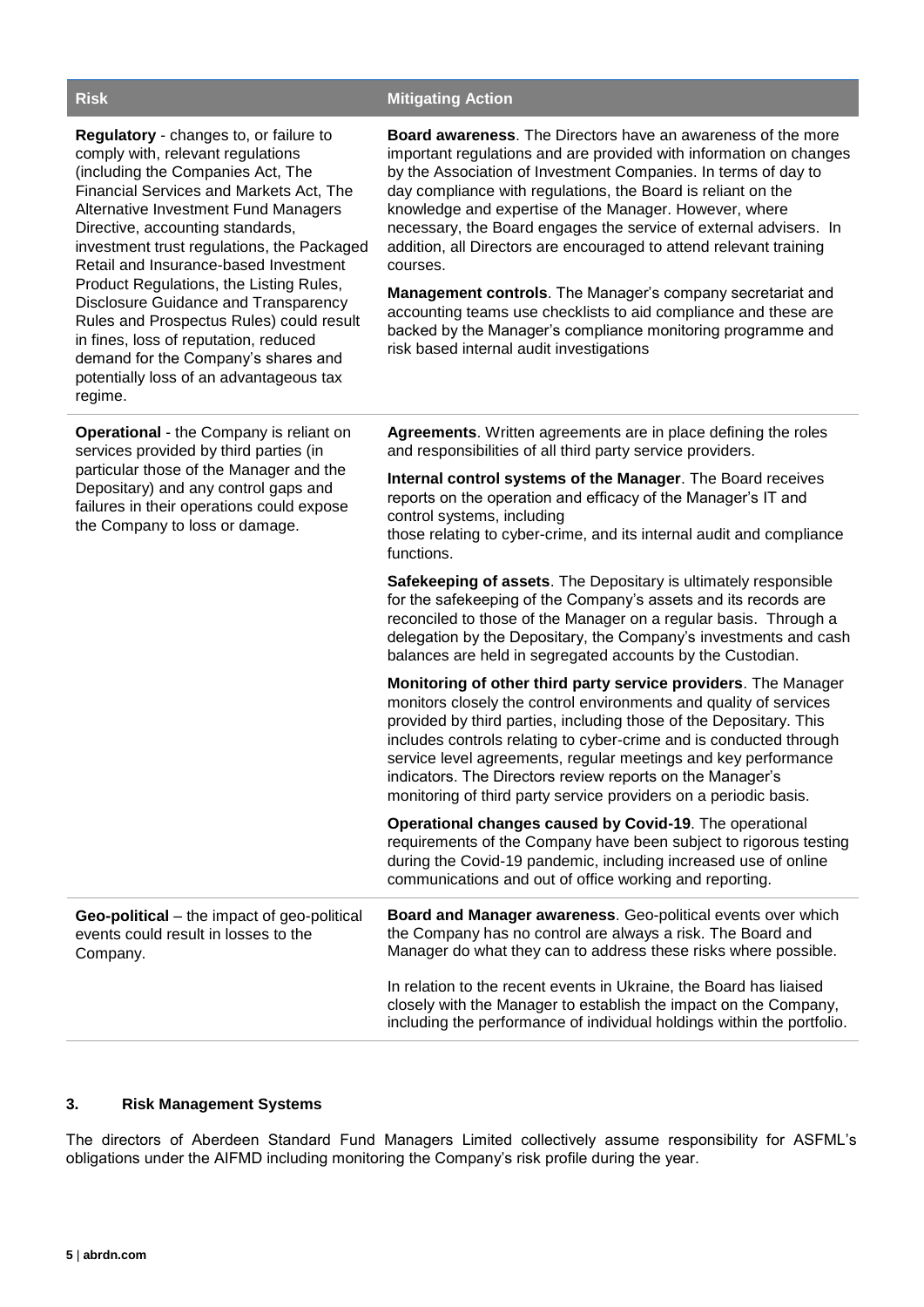ASFML, as a fully integrated member of the abrdn plc group of companies, receives a variety of services and support in the conduct of its business activities from the resources of the abrdn Group. ASFML conducts its risk oversight, including in the conduct of its risk oversight function, through the operation of the abrdn Group's risk management processes and systems. Further details of the abrdn Group's risk management programme and systems are set out in the Appendix to this document.

#### **4. Leverage**

Leverage limits

The maximum leverage which the Manager is entitled to employ on behalf of the Company (expressed as a ratio to total assets) is:

| Commitment Method | 2.0x |
|-------------------|------|
| Gross Method      | 2.5x |

#### **Types of leverage**

Although leverage is often used as another term for gearing, under the AIFMD regulations leverage is expressed as a ratio of the exposure of debt, non-sterling currency, equity or currency hedging and derivatives exposure against the net asset value. It defines two types of leverage, the gross method and the commitment method. These are essentially the same other than the commitment method allows derivative instruments to be netted off to reflect 'netting' or 'hedging arrangements'. Non-sterling cash is deemed to carry a currency exposure so is considered to be leverage. In accordance with the AIFMD the Company is obliged to disclose the maximum expected leverage levels under both methods and this is disclosed above. In order to comply with the AIFMD the maximum leverage levels have been set in accordance with the maximum gearing allowable by the Company's Articles of Association. However, the day-to-day management of gearing and leverage levels will be conducted within the tighter limits set by the Company's investment policy.

Leverage may be applied to the portfolio by utilising financial gearing (such as bank borrowings and overdrafts) and synthetic gearing (through derivatives and/or other non-fully funded instruments or techniques for efficient portfolio management purposes such as stock-lending). Typically, leverage will arise through the use of index futures, forward foreign exchange contracts or contracts for difference, where cash is paid to the counterparty as a margin against the current mark-to-market value of the derivative contract; as a result, depending on the type of instrument, a relatively small movement in the price of a contract may result in a profit or a loss which is high in proportion to the amount of funds actually placed as initial margin and may even result in further loss exceeding any margin deposited. The use of leverage therefore creates additional risks and may significantly increase the market and counterparty risk of the Company through non-fully funded exposure to underlying markets or securities. Leverage is considered in terms of the Company's overall 'exposure' to financial or synthetic gearing and includes any method by which the exposure of the Company is increased whether through borrowing of cash or securities, or leverage embedded in derivative positions or by any other means. ASFML is required, in accordance with the AIFMD, to calculate and monitor the level of leverage of the Company, expressed as the ratio between the total exposure of the Company and its net asset value with exposure values being calculated by both the gross method and commitment method.

Exposure values under the gross method basis are calculated as the absolute value of all positions in the portfolio; this includes all eligible assets and liabilities, relevant borrowings, derivatives (converted into their equivalent underlying positions) and all other positions, even those held purely for risk reduction purposes, such as forward foreign exchange contracts held for currency hedging.

The gross method of exposure of the Company requires the calculation to:

- Include the sum of all non-derivative assets (if applicable) held at market value, plus the absolute value of all such liabilities
- Exclude cash and cash equivalents which are highly liquid investments held in the base currency of the Company, that are readily convertible to a known amount of cash, which are subject to an insignificant risk of change in value and provide a return no greater than the rate of a three month high quality bond
- Include derivative instruments which are converted into the equivalent position in their underlying assets
- Exclude cash borrowings that remain in cash or cash equivalents and where the amounts payable are known
- Include exposures resulting from the reinvestment of cash borrowings, expressed as the higher of the market value of the investment realised or the total amount of cash borrowed
- Include positions within repurchase or reverse repurchase agreements and securities lending or borrowing or other similar arrangements as applicable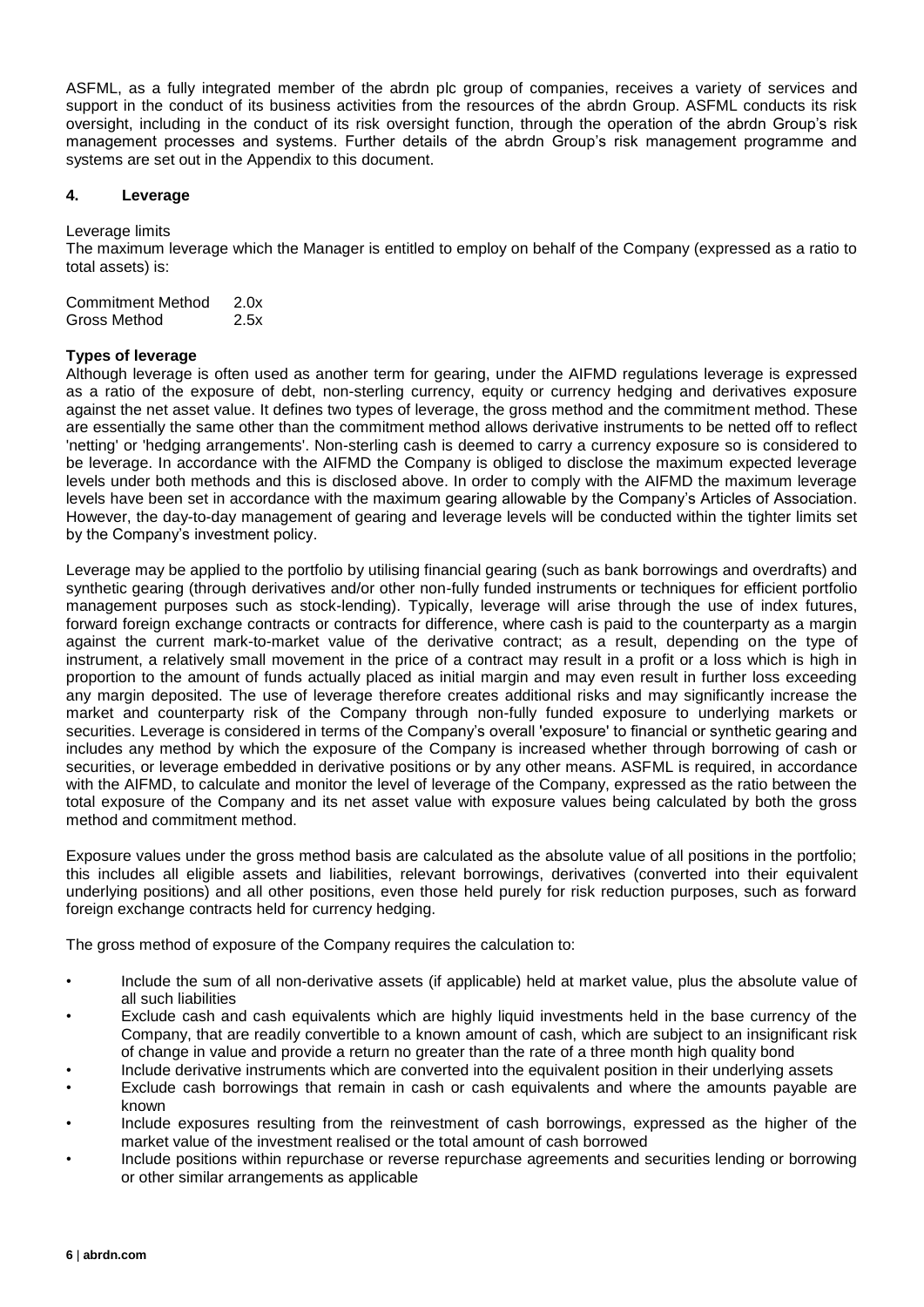Exposure values under the commitment method basis are calculated on a similar basis but may take into account the effect of netting off instruments to reflect eligible netting and hedging arrangements on eligible assets and different treatment of certain cash and cash equivalent items in line with regulatory requirements.

The calculation of leverage assumes that a leverage ratio of 1.00:1 equates to zero leverage. A ratio of less than 1.00:1 would mean that the portfolio included uninvested cash whilst a ratio above 1.00:1 would mean that the portfolio had leverage to the ratio amount above 1.00:1.

Where the Company invests in derivatives, it may be required to post assets as collateral. To the extent that the Company posts collateral to its counterparties, the counterparties have a security interest in the collateral and may, in certain circumstances, have the right to re-use that collateral.

#### **5. Modification of Investment Policy**

In accordance with the Financial Conduct Authority's ("FCA") listing rules, any material change to the Company's investment policy will require the FCA's prior approval as well as the approval of Shareholders. In considering what is a material change the Company must have regard to the cumulative effect of any changes since Shareholders last had the opportunity to vote.

#### **6. Contractual Relationship Between the Company and Investors, Applicable Law and the Enforcement of Judgements**

The Company is incorporated as a closed ended investment company under the provisions of the Companies Act 2006 (as amended) and its Shares are listed on the premium segment of the Official List of the UK Listing Authority and traded on the London Stock Exchange.

Investors who acquire shares in the Company will do so subject to the Articles. The Articles are one of the Company's constitutional documents and contain the rights and restrictions attaching to the Company's shares. The Articles are governed by Scottish law and may only be amended by way of a special resolution. A shareholder's liability to the Company will be limited to the value of the shares held by such shareholder.

As the Company is incorporated in Scotland, it may not be possible for an investor located outside that jurisdiction to effect service of process upon the Company within the local jurisdiction in which that investor resides. All or a substantial portion of the assets of the Company may be located outside of the local jurisdiction in which an investor resides and, as a result, it may not be possible to satisfy a judgment against the Company in such local jurisdiction or to enforce a judgment obtained in the local jurisdiction's courts against the Company.

A number of legal instruments provide for the recognition and enforcement in Scotland of judgments given in other states. Where no particular legal instrument applies, a judgment creditor may nevertheless have rights to seek to enforce a judgement under Scottish law.

Details on how to invest in Dunedin Income Growth Investment Trust PLC are set out in the Annual Report.

#### **7. Information on the AIFM, Depositary and Service Providers**

#### **AIFM/Manager**

The Company has appointed Aberdeen Standard Fund Managers Limited, which is a company limited by shares and incorporated in England, as its alternative investment fund manager. The Manager is a subsidiary of Aberdeen Asset Management PLC which is itself a subsidiary of abrdn plc, a company incorporated in Scotland.

The Manager is authorised and regulated by the FCA as an alternative investment fund manager. Pursuant to the Management Agreement, the Manager provides investment management services (including portfolio management), risk management services and general administrative services to the Company.

The duties of the Manager also include (but are not limited to) the following:

- The proper valuation of the Company's assets and the calculation and publication of the Net Asset Value of the Company
- To review its delegation of the portfolio management function to the Investment Manager on an ongoing basis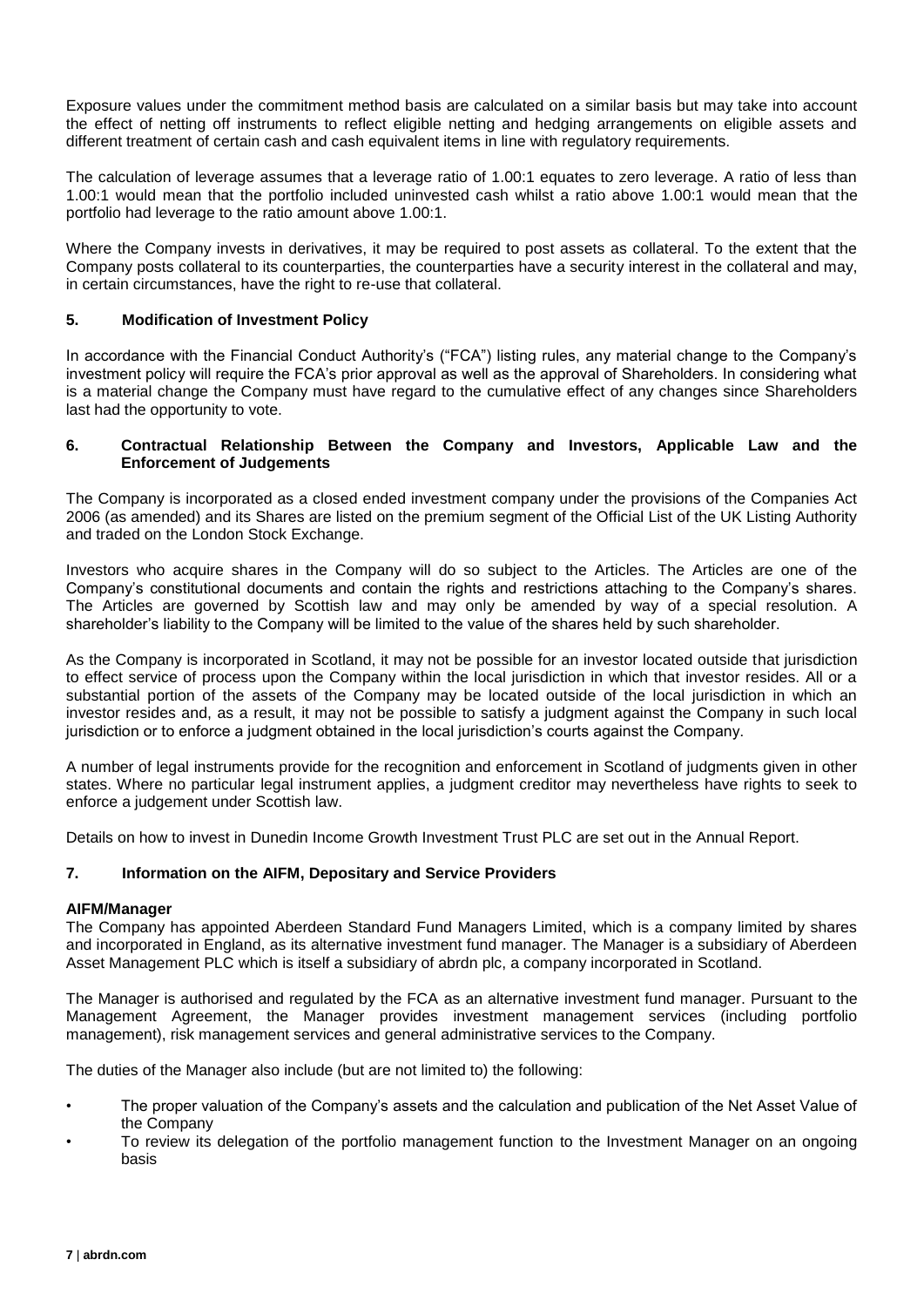- To ensure that appropriate and consistent procedures are established so that a proper and independent valuation of the assets of the Company can be performed
- To implement a risk management system to identify, measure and manage appropriately all risks relevant to the Company's investment strategies and to review this system on an annual basis
- To ensure that a single depositary is appointed to ensure, among other things, the proper monitoring of the Company's cash flows and the safe-keeping of the Company's assets that can be held in custody
- To employ an appropriate liquidity management system
- To adopt procedures enabling it to monitor the liquidity risk of the Company and ensure that the liquidity profile of the Company's investments complies with its underlying obligations
- To use adequate and appropriate human and technical resources necessary for the proper management of the Company
- To make available an annual report for the Company no later than four months following the end of its annual accounting period

The Management Agreement contains customary termination provisions and may be terminated on six months' written notice by either the Company or the Manager. The Company may also terminate the Management Agreement immediately inter alia if the Manager ceases to maintain its regulatory permission to act as AIFM and following a change of control of the Manager or if the Investment Manager ceases to maintain its regulatory permissions. In addition, either party may terminate the agreement immediately by notice upon the occurrence of certain events including the insolvency or winding up of the other party and a material breach of contract.

The Manager has delegated the portfolio management of the Company to Aberdeen Asset Managers Limited. Further details of the delegation arrangements are set out in paragraph 9 below.

#### **Depositary**

The Company has appointed The Bank of New York Mellon (International) Limited to act as its depositary. Pursuant to the Depositary Agreement, the Depositary must carry out the duties specified in AIFMD, including:

- Safekeeping of the assets of the Company
- Cash monitoring and verifying the Company's cash flows
- Oversight of the Company and the Manager, including ensuring:
	- The value of the shares of the Company is calculated in accordance with applicable law and the relevant valuation procedures
	- The Net Asset Value of the Company's assets is calculated in accordance with applicable law and regulation and the Articles
	- The sale, issue, repurchase, redemption and cancellation of shares are carried out within usual time limits
	- Income distributions take place in accordance with the Company's constitutional documentation
	- All cash is booked in accounts opened with an appropriate deposit-taking institution in accordance with the provisions of AIFMD
	- Custody assets are physically held in safe-keeping
- Implementing:
	- Effective and proper procedures to reconcile all cash flow movements
	- Appropriate procedures to identify significant cash flows particularly those which would be inconsistent with the Company's operations
	- Monitoring the Company's compliance with investment limits and Leverage requirements

In carrying out such functions the Depositary must act honestly, fairly, professionally, independently and in the interests of Shareholders.

The Depositary is liable to the Company and/or Shareholders for the loss of a financial instrument held in custody by the Depositary or a delegate, unless the Depositary is permitted to discharge, and has discharged, such liability under AIFMD and the Depositary Agreement. The Manager will inform investors of any changes with respect to the Depositary's liability for the loss of a financial instrument held in its custody. The Depositary is also liable to the Company and/or the shareholders for all other losses suffered by them as a result of the Depositary's negligent and/or intentional failure to properly fulfil its duties.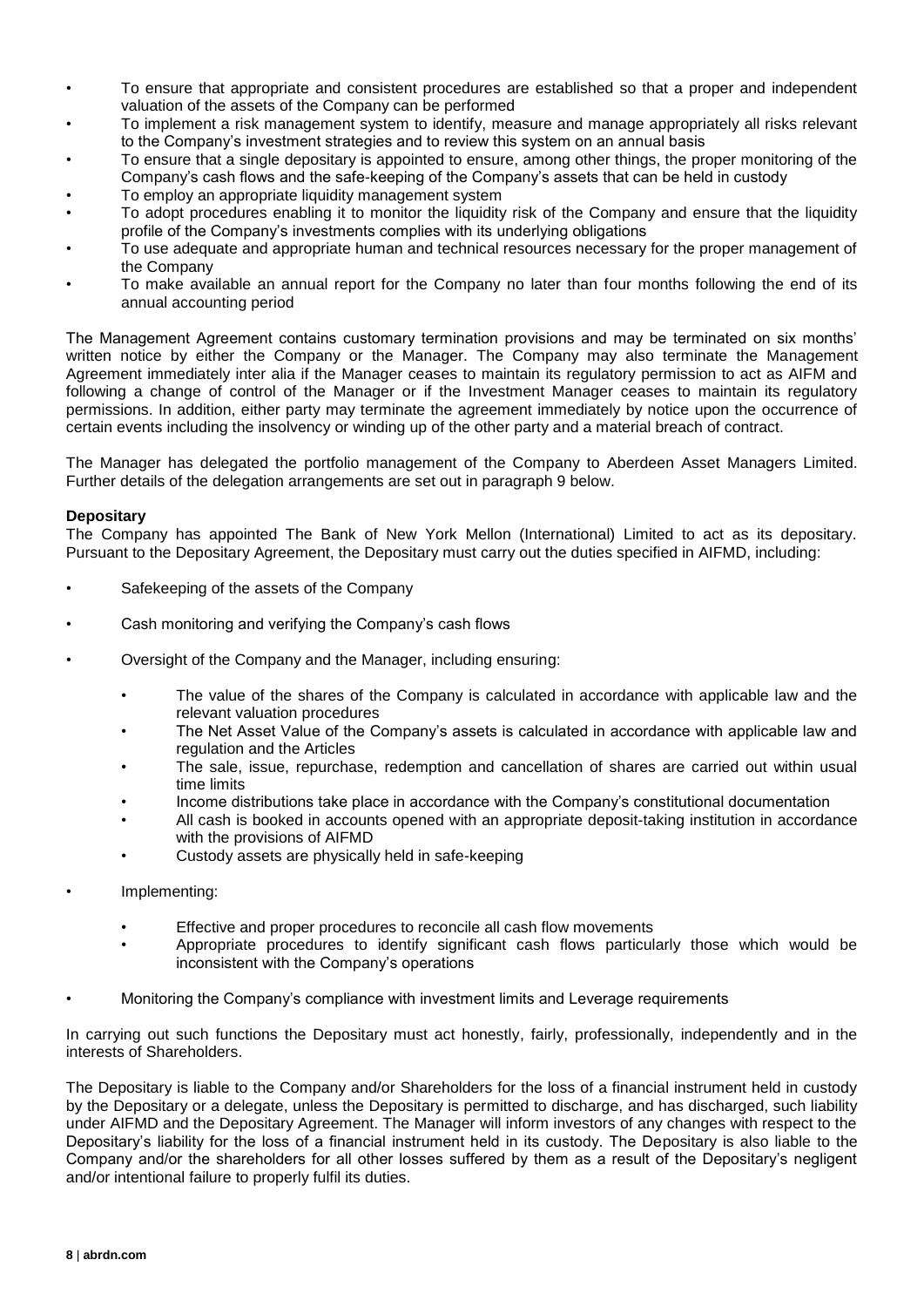Under the Depositary Agreement, the Company has indemnified the Depositary and its delegates against certain liabilities and expenses resulting from the Depositary's performance of its obligations under the agreement or where the Depositary has acted in accordance with authorised instructions, except where (i) the Depositary is in material breach of contract, is negligent or has intentionally failed to carry out its obligations, is in wilful default or there is fraud; or (ii) any affiliate of the Depositary has been negligent, has failed to take reasonable care or has been fraudulent in connection with the services provided.

The Company, the Manager and the Depositary may terminate the Depositary Agreement at any time by giving 90 days' notice in writing. The Depositary may only be removed from office when a new depositary is appointed by the Company.

#### **Auditor**

Deloitte LLP has been appointed as the Company's auditor responsible for auditing the annual financial statements in accordance with auditing standards and, as appropriate, regulations, and for providing its report to the Company's shareholders in the annual report and financial statements. In addition, applicable law and regulation may require other reports to be prepared for the Company and, as the appointed auditor of the Company, the Auditor will undertake such work under the auditor service agreement between the Company and the Auditor.

#### **Registrar**

The registrar of the Company is Equiniti Limited which is responsible for keeping the register of shareholders, which may be inspected at the Registrar's office at Aspect House, Spencer Road, Lancing, West Sussex, BN99 6DA, during normal business hours.

#### **Stockbroker**

JPMorgan Securities Limited has been appointed as the Company's stockbroker to provide the Company with corporate broking and associated financial advisory services.

Investors' rights against service providers will vary depending on a range of factors. If the relevant service provider is an authorised person under FSMA carrying out a regulated activity with respect to the Company, then a contravention by it of a Rule contained within the FCA Handbook may in certain circumstances give rise to a claim for breach of statutory duty against that service provider by an investor who suffers loss as a result of that contravention. Investors may also be afforded certain rights against service providers by the general law.

#### **8. Protection from Professional Liability Risks**

The Manager has effective internal operational risk management policies and procedures in order to appropriately identify measure, manage and monitor operational risks, including professional liability risks, to which it is or could reasonably be exposed. These policies and procedures are subject to regular review and the operational risk management activities are performed independently as part of the risk management policy.

The management of operational risk, through the risk and control self-assessment process, is aimed at identifying risks in existing processes and improving existing controls to reduce their likelihood of failure and the impact of losses. All risks and events are facilitated via the internal risk management system, which provides a platform to facilitate the convergence of governance, risk and compliance.

The Manager is required to cover professional liability risks, such as the risk of loss of documents evidencing title of assets to the Company, and complies with such requirement by maintaining an amount of its own funds in accordance with AIFMD.

#### **9. Delegation Arrangements and Management of Conflicts**

#### Delegation arrangements

From time to time, the AIFM may delegate certain management functions to its affiliated subsidiaries or third parties. The AIFM has delegated:

- Portfolio management to the Investment Manager, Aberdeen Asset Managers Limited
- Company secretarial duties to Aberdeen Asset Management PLC
- Administration to Aberdeen Asset Managers Limited, which in turn has sub-delegated this function to BNP Paribas Fund Services UK Limited
- Certain promotional and distribution services to Aberdeen Asset Managers Limited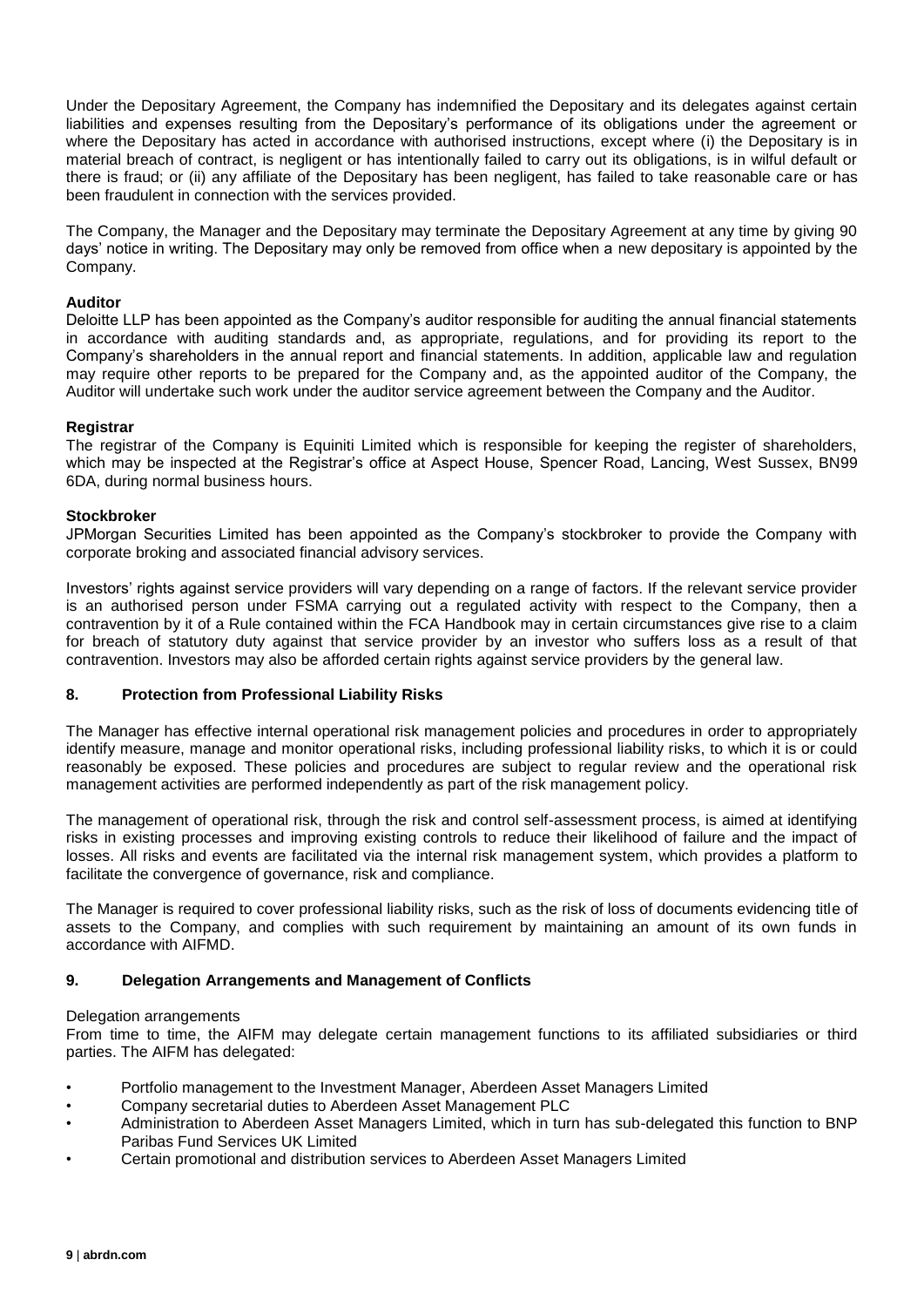#### **Portfolio Management**

The Manager has delegated portfolio management to the Investment Manager, to undertake fund management activities. The Investment Manager is part of the abrdn Group of which the Manager is also part.

Pursuant to the Investment Management Agreement the Investment Manager will be responsible for managing the purchase and sale of investments within the categories allowed. The Investment Manager has discretion to take day to day investment decisions and to deal in investments in relation to the investment management of the Company, without prior reference to the Manager. The Manager is entitled to give further instructions to the Investment Manager. Notwithstanding the delegation of portfolio management to the Investment Manager, the Manager will at all times remain responsible for the portfolio management function and the Investment Manager has undertaken to abide by, and be subject to, the Manager's overall supervision, direction and control.

#### **Company secretarial duties**

The Manager has delegated the company secretarial duties to Aberdeen Asset Management PLC. Pursuant to the CoSec Agreement, the Company Secretary provides company secretarial services including convening meetings of Directors and general meetings of the Company, keeping the statutory books and records of the Company, maintaining the Company's register, preparing and delivering company announcements and other company secretarial duties properly or reasonably performed by the secretary of a company or as the Manager may reasonably require.

#### **Administration**

The Manager has delegated the administration of the Company to Aberdeen Asset Managers Limited, which in turn has sub-delegated this function to BNP Paribas Fund Services UK Limited. The Administrator will assist the Manager in calculating the Company's Net Asset Value, as well as to provide fund accounting services in respect of the Company.

#### **Depositary delegation**

The Depositary has given notice that it will delegate certain safekeeping functions in accordance with the provisions of AIFMD and the Depositary Agreement. A delegate of the Depositary may in turn sub-delegate subject to the same requirements.

#### **Conflicts of interests**

The Manager and the Investment Manager are committed to treating clients and shareholders fairly and have implemented procedures and processes to ensure that this is the case. In particular, the Manager and the Investment Manager have approved and adopted the abrdn Group's Conflicts of Interests Policy.

The objective of the Conflicts of Interests Policy is to ensure the fair treatment of clients and shareholders in cases of conflicts of interests or potential conflicts of interests which may arise in the course of providing management, advisory or administrative services to the Company.

To achieve this objective, the Conflicts of Interests Policy seeks to ensure that the Company and its service providers and the Manager and its delegates have adequate organisational and structural measures in place:

- To identify circumstances which constitute or may give rise to a conflict of interests entailing a material risk of damage to the interests of the Company or its shareholders
- To provide procedures, mechanisms and systems to manage or resolve any such conflicts of interests; where such conflict cannot otherwise be avoided, ensuring that the Company, the Manager and the Investment Manager always act in the best interests of shareholders
- To maintain a proper record of any such conflict or potential conflict and to ensure proper reporting to affected shareholders

The following circumstances have been identified as constituting or potentially giving rise to conflicts of interests:

- The Depositary is responsible for the oversight of the Manager's discharge of its duties
- Directors of the Manager are senior executives of, and employed by, the abrdn Group
- The Manager, the Investment Manager and the Company Secretary are affiliated entities of the abrdn Group.
- The key terms of the Investment Management Agreement and the CoSec Agreement are similar to those which might be agreed between independent third parties
- The Investment Manager has discretion to enter into foreign exchange hedging transactions and borrowings on behalf of the Company. The Investment Manager may appoint an affiliate of any existing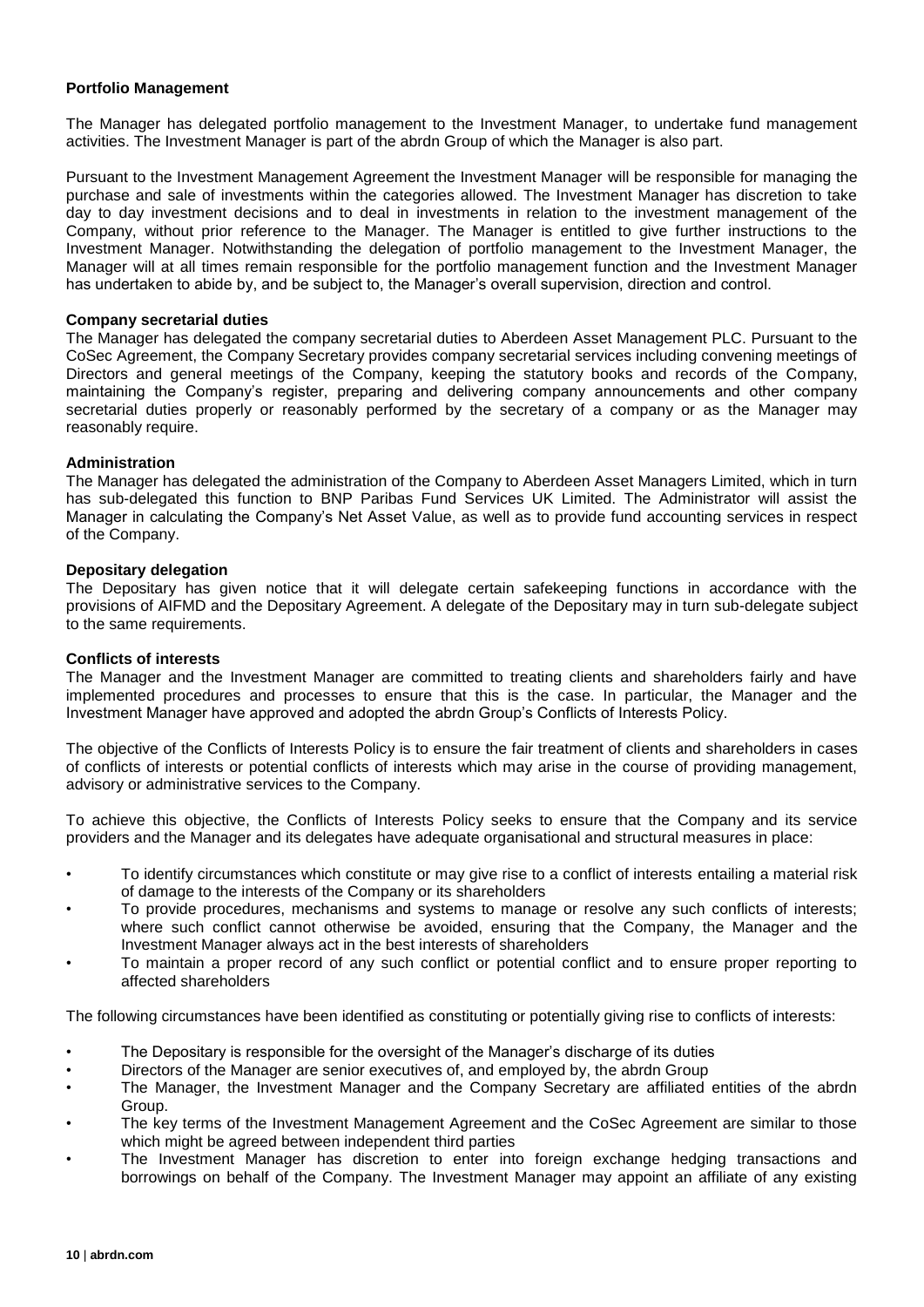service provider or any other third party to act as a counterparty in the execution of foreign exchange transactions in connection with the currency hedging activities of the Company and/or to implement the currency hedging strategy

• The abrdn Group and its affiliates may hold or trade in securities and instruments of the same type as the securities and instruments held or traded in by the Company; they may also utilise the same or similar strategies as those adopted by the Investment Manager on behalf of the Company In addition, the Company may make investments in other funds managed or advised by the abrdn Group or its affiliates

In order to ensure that actual and potential conflicts of interests are appropriately identified, managed and monitored, the abrdn Group has established a formal committee which operates under documented terms of reference and which meets regularly to maintain oversight of the Conflicts of Interests Policy and the management of live conflicts situations. abrdn plc maintains a documented matrix of known or inherent conflicts of interests, as well as a documented register of live actual or potential conflicts of interests arising in the carrying on of its business operations.

#### **10. Valuation Procedures**

The Company's accounting policies, including its policy in relation to the valuation of investments, are set out in the Annual Report.

The Company has delegated a number of its duties to the Manager including the proper valuation of the Company's assets, the calculation of the Net Asset Value of the Company and the publication of such Net Asset Values. Accordingly, the Manager has approved and adopted the abrdn Group's Valuation Policy. The Manager considers that the Valuation Policy contains appropriate and consistent procedures to ensure that a proper and independent valuation of the assets of the Company can be performed.

The Administrator has been engaged by Aberdeen Asset Managers Limited to assist the Manager in calculating the Net Asset Value of the Company. In practice, this means that the Administrator sources prices for the assets of the Company and calculates a proposed Net Asset Value. These calculations are presented to the Manager, which discusses any particular pricing issues with the Administrator and may ultimately decide whether any prices require adjustment before the Net Asset Value of the Company is adopted. This may be the case where the price of an asset is hard to value and the Administrator has used fair value pricing, or where the price of an asset has increased or fallen by a significant proportion since its previous valuation.

#### **11. Liquidity Risk Management and Redemption Rights**

The Manager has a Liquidity Policy in place. For closed ended funds such as the Company, given their very nature, this policy focusses, primarily, upon the potential issues with regard to the mis-pricing of illiquid securities. The abrdn Group's market risk department is responsible for providing asset level liquidity evaluation reports on a periodic (e.g. monthly) basis to the Manager, the Investment Manager and other entities within the abrdn Group. This market risk department uses various risk assessment methods and sophisticated portfolio modelling, via a tool called APT (Advanced Portfolio Technologies), to measure the risk profile of assets held by portfolios and the risk of there being portfolio illiquidity related to the assets. This measurement enables the provision of management information to the Manager and the Investment Manager to enable those risks to be monitored. The portfolio modelling and measurement looks at the following risks: (i) asset liquidity risk (where a number of methods are used to measure liquidity, depending upon the nature of the asset – e.g. traded volumes reported on an exchange as a percentage of the total outstanding of the specific asset or with reference to the depth of the market using the bid-ask spread as an indicator); and (ii) contingency arrangements or liquidity buffers.

There are no redemption rights attaching to shares in the Company.

#### **12. Fees, Charges and Expenses**

The Manager charges a fee, calculated on a monthly basis, at 0.45% on the first £225 million, 0.35% on the next £200 million and 0.25% on amounts over £425 million per annum of the net assets of the Company, with debt at par and excluding commonly managed funds. The Company also incurs annual fees, charges and expenses in connection with administration, directors' fees, promotional activities, auditors' fees, lawyers' fees and depositary charges. The Company's Ongoing Charges (which include the management fee) for the last reported financial year, amounted to 0.59%.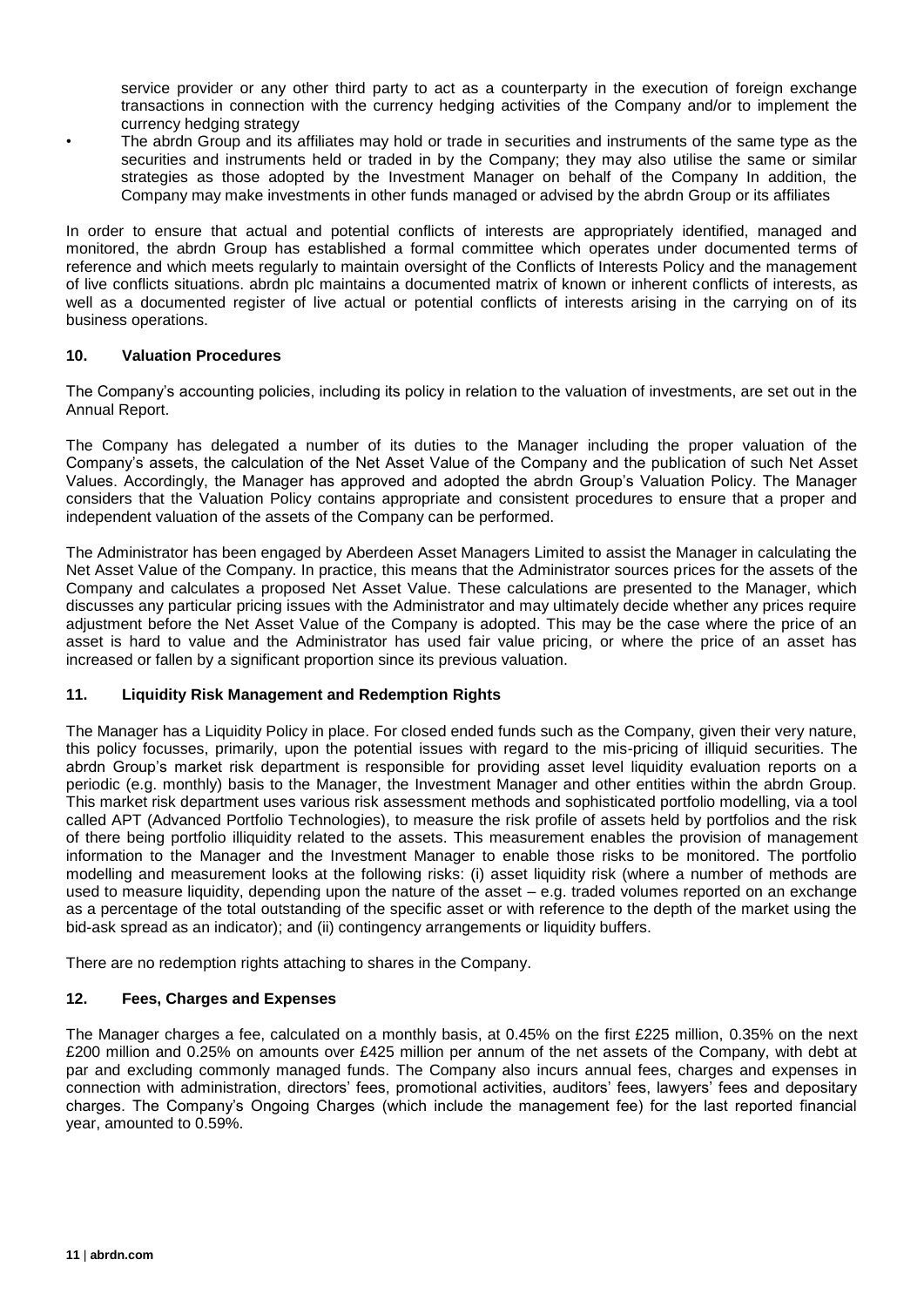#### **13. Fair Treatment/Preferential Treatment of Investors**

The Manager is subject to the FCA's rules on treating customers fairly and has adopted a policy regarding treating customers fairly, the operation of which is overseen by a formal committee comprised of senior managers from the abrdn Group's various business units and from its risk division. The role of the Conduct Risk Committee, which meets regularly and operates under documented terms of reference, is to ensure, among other matters, that the Conduct Risk Policy is implemented and maintained and to consider any actual or potential Conduct Risk Policy issues arising in connection with the abrdn Group carrying on its business operations. General awareness training on the Conduct Risk Policy and what it means to the abrdn Group and its customers is delivered to all abrdn Group staff.

No investor in the Company obtains preferential treatment or the right to obtain preferential treatment.

#### **14. Availability of the AIF's Latest Annual Report**

The Company's latest annual report is available on the Company's website: www.dunedinincomegrowth.co.uk. The annual report was published on 6 April 2022.

#### **15. Procedure and Conditions for the Issue and Sale of Shares**

The issue of new shares by the Company, either by way of a fresh issue of shares or by way of the sale of shares from treasury, is subject to the requisite shareholder authorities being in place and all FCA listing rule requirements having been met. Shares in the Company can also be bought in the open market through a stockbroker. They can also be purchased through the abrdn savings schemes and qualify fully for inclusion within tax-efficient ISA wrappers. Further information about how shares in the Company may be purchased is set out in the section headed "Investor Information" in the Annual Report.

#### **16. Latest NAV of the AIF**

The Company's NAV is published daily by way of an announcement on a regulatory information service. For internet users, additional data on the Company, including the latest published NAV, the closing price of ordinary shares for the previous day of trading on the London Stock Exchange, performance information and a monthly factsheet, is available on the Company's website: [www.dunedinincomegrowth.co.uk.](http://www.dunedinincomegrowth.co.uk/)

#### **17. AIF's Historical Performance**

The Company's historical performance data, including copies of the Company's previous annual report and accounts, are available on the Company's website: [www.dunedinincomegrowth.co.uk.](http://www.dunedinincomegrowth.co.uk/)

#### **18. Prime Brokerage**

The Company has not appointed a prime broker.

#### **19. Periodic Disclosures**

The Manager will, at least as often as the annual report and accounts are made available to Shareholders, make the following information available to shareholders:

- Any changes to (i) the maximum level of Leverage that the Manager may employ on behalf of the Company and (ii) any right of reuse of collateral or any guarantee granted under any leveraging arrangement
- The total amount of Leverage employed by the Company
- The percentage of the Company's investments which are subject to special arrangements resulting from their illiquid nature
- The current risk profile of the Company outlining (i) measures to assess the sensitivity of the Company to the most relevant risks to which the Company is or could be exposed and (ii) if risk limits set by the Manager have been or are likely to be exceeded and where these risk limits have been exceeded, a description of the circumstances and the remedial measures taken
- The risk management systems employed by the Manager outlining the main features of the risk management systems employed by the Manager to manage the risks to which the Company is or may be exposed. In the case of a change, information relating to the change and its anticipated impact on the Company and shareholders will be made available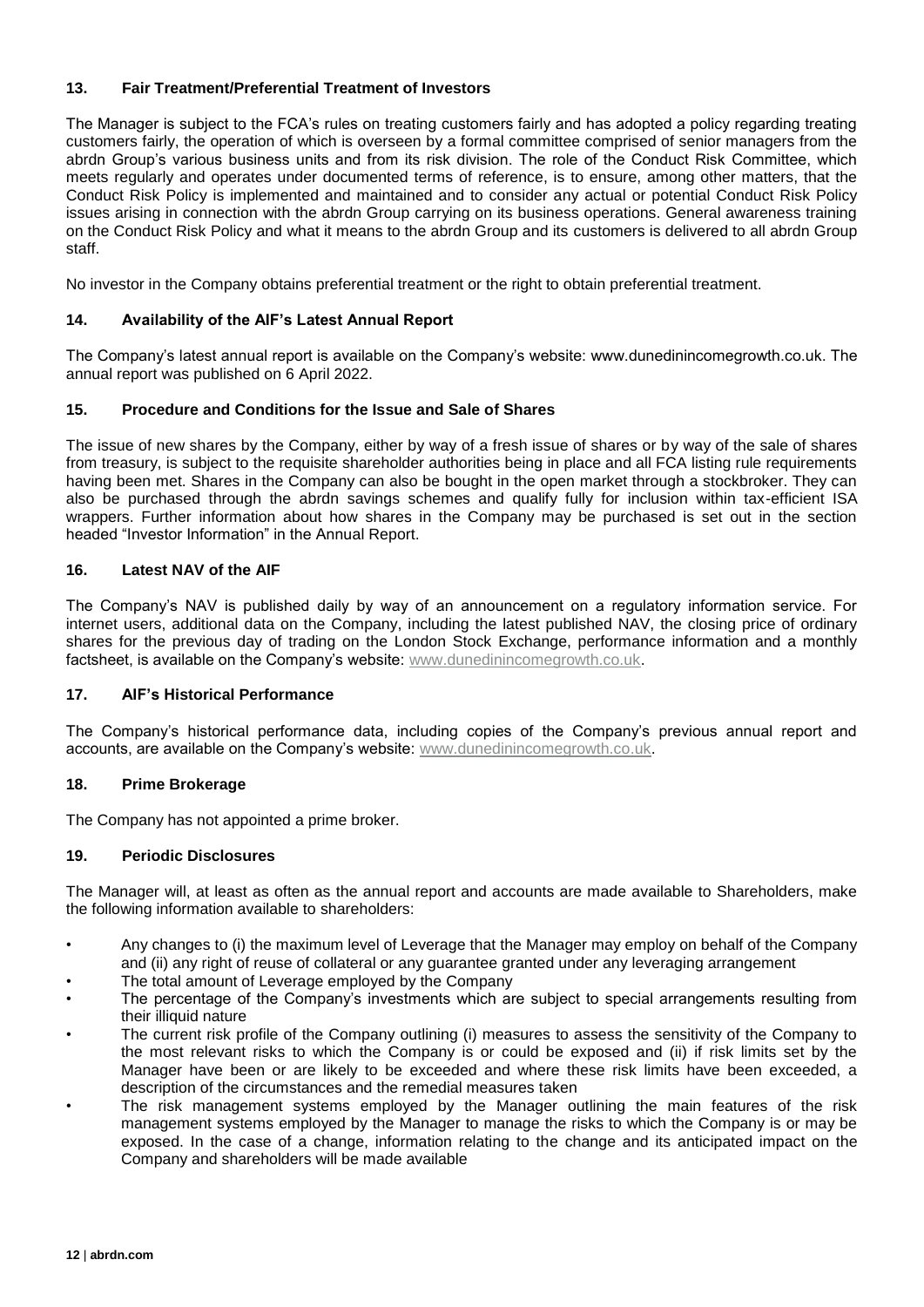The Manager will inform Shareholders as soon as practicable after making any material changes to its liquidity management system and procedures. Any material changes to the periodic disclosures will be provided to Shareholders by way of an announcement to a regulatory news service.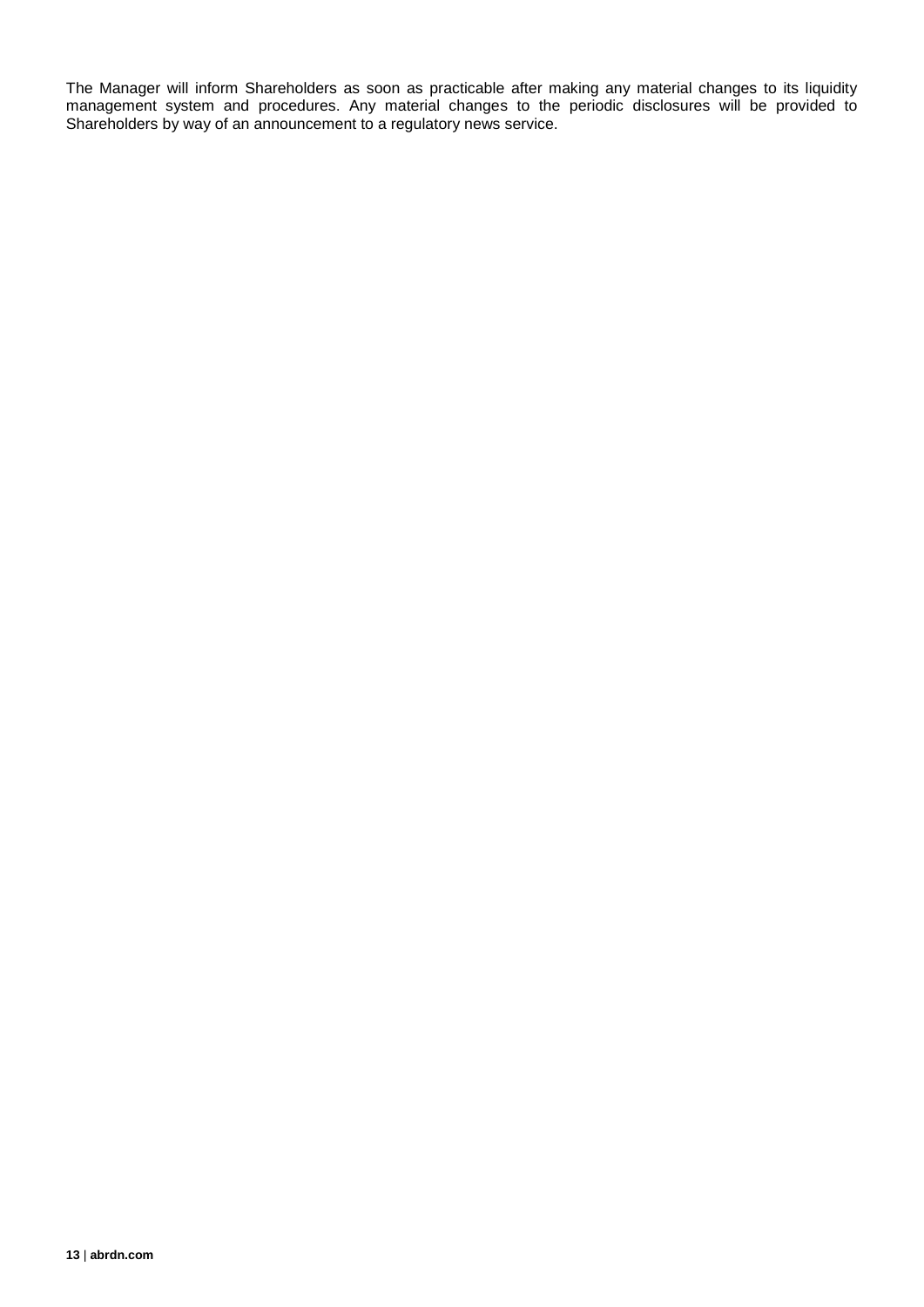#### **20. Defined Terms**

The following defined terms are used in this pre-investment disclosure document:

| Administrator                                    | <b>BNP Paribas Fund Services UK Limited</b>                                                                                                                                                                          |
|--------------------------------------------------|----------------------------------------------------------------------------------------------------------------------------------------------------------------------------------------------------------------------|
| abrdn Group                                      | abrdn plc and its subsidiaries                                                                                                                                                                                       |
| <b>AIFMD</b>                                     | European Union Directive 2011/61/EU, together with its implementing measures                                                                                                                                         |
| AIFM or Manager or<br><b>ASFML</b>               | Aberdeen Standard Fund Managers Limited                                                                                                                                                                              |
| <b>Annual Report</b>                             | The Company's Annual Report and Accounts for the relevant financial year, the<br>most recent year being the year ended 31 January 2022                                                                               |
| <b>Articles</b>                                  | The Company's articles of association, as amended from time to time                                                                                                                                                  |
| <b>Auditor</b>                                   | <b>Deloitte LLP</b>                                                                                                                                                                                                  |
| <b>Brussels Regulation</b>                       | Council Regulation (EC 44/2001) of 22 December 2000, concerning the<br>recognition and enforcement in England and Wales of judgments given by the<br>courts of most EU member states in civil and commercial matters |
| <b>Commitment Method</b>                         | The commitment method for calculating leverage as prescribed under Article 8 of<br>the AIFMD, which excludes certain hedging instruments from the calculation                                                        |
| <b>Company or AIF</b>                            | Dunedin Income Growth Investment Trust PLC                                                                                                                                                                           |
| <b>Company Secretary</b>                         | Aberdeen Asset Management PLC                                                                                                                                                                                        |
| <b>Conduct Risk Committee</b>                    | abrdn plc's formal committee for overseeing, among other matters, the Conduct<br><b>Risk Policy</b>                                                                                                                  |
| <b>Conduct Risk Policy</b>                       | abrdn plc's documented policy regarding treating customers fairly                                                                                                                                                    |
| <b>CoSec Agreement</b>                           | The company secretarial agreement between the Manager and Company<br>Secretary dated<br>15 July 2014                                                                                                                 |
| <b>Conflicts of Interests</b><br><b>Policy</b>   | abrdn plc's documented conflicts of interests policy                                                                                                                                                                 |
| <b>Depositary</b>                                | The Bank of New York Mellon (International) Limited                                                                                                                                                                  |
| <b>Depositary Agreement</b>                      | Depositary agreement among the Company, the Manager and the Depositary<br>dated 14 July 2014                                                                                                                         |
| <b>ESG</b>                                       | Environmental, social and governance                                                                                                                                                                                 |
| <b>FCA</b>                                       | The Financial Conduct Authority                                                                                                                                                                                      |
| <b>FCA Handbook</b>                              | The FCA's Handbook on rules and guidance                                                                                                                                                                             |
| <b>FSMA</b>                                      | Financial Services and Markets Act 2000, as amended                                                                                                                                                                  |
| <b>Gross Method</b>                              | The gross notional method for calculating leverage as prescribed under Article 7 of<br>the AIFMD, which includes certain hedging instruments within the calculation                                                  |
| <b>Investment Manager</b>                        | Aberdeen Asset Managers Limited                                                                                                                                                                                      |
| <b>Investment Management</b><br><b>Agreement</b> | Investment management agreement between the Manager and the Investment<br>Manager dated<br>15 July 2014                                                                                                              |
| Leverage                                         | Any method by which the AIFM increases the exposure of the Company whether<br>through borrowing of cash or securities, or leverage embedded in derivative<br>positions or by any other means                         |
| <b>Liquidity Policy</b>                          | abrdn plc's documented policy regarding liquidity risk management                                                                                                                                                    |
| <b>Management Agreement</b>                      | Management agreement between the Company and the Manager dated 14 July<br>2014                                                                                                                                       |
| <b>Net Asset Value or NAV</b>                    | The net asset value of the Company                                                                                                                                                                                   |
| <b>Ongoing Charges</b>                           | Ratio of expenses as a percentage of average daily shareholders' funds calculated<br>as per the Association of Investment Companies' industry standard method                                                        |
| Registrar                                        | <b>Equiniti Limited</b>                                                                                                                                                                                              |
| <b>Shareholders</b>                              | Shareholders in the Company                                                                                                                                                                                          |
| <b>Stockbroker</b>                               | JPMorgan Securities Limited                                                                                                                                                                                          |
| <b>Valuation Policy</b>                          | abrdn plc's documented valuation policy regarding the production and oversight of<br>net assets values of collective funds in the Europe, Middle East and Africa region                                              |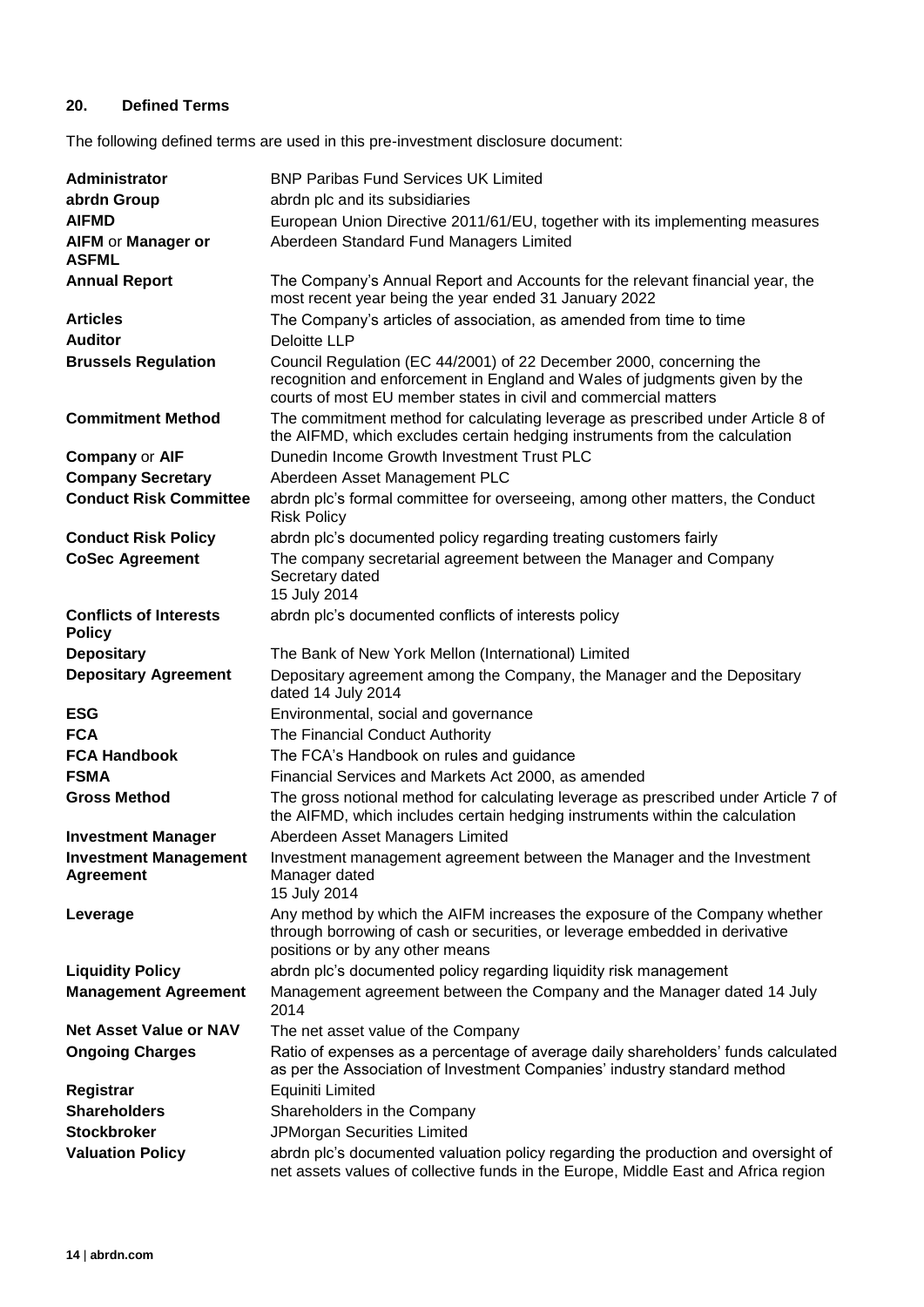#### **Other important information:**

Issued by Aberdeen Standard Fund Managers Limited which is authorised and regulated by the Financial Conduct Authority in the United Kingdom. Registered Office: Bow Bells House, 1 Bread Street, London, EC4M 9HH. Registered in the United Kingdom No. 00740118. An investment trust should be considered only as part of a balanced portfolio. Under no circumstances should this information be considered as an offer or solicitation to deal in investments.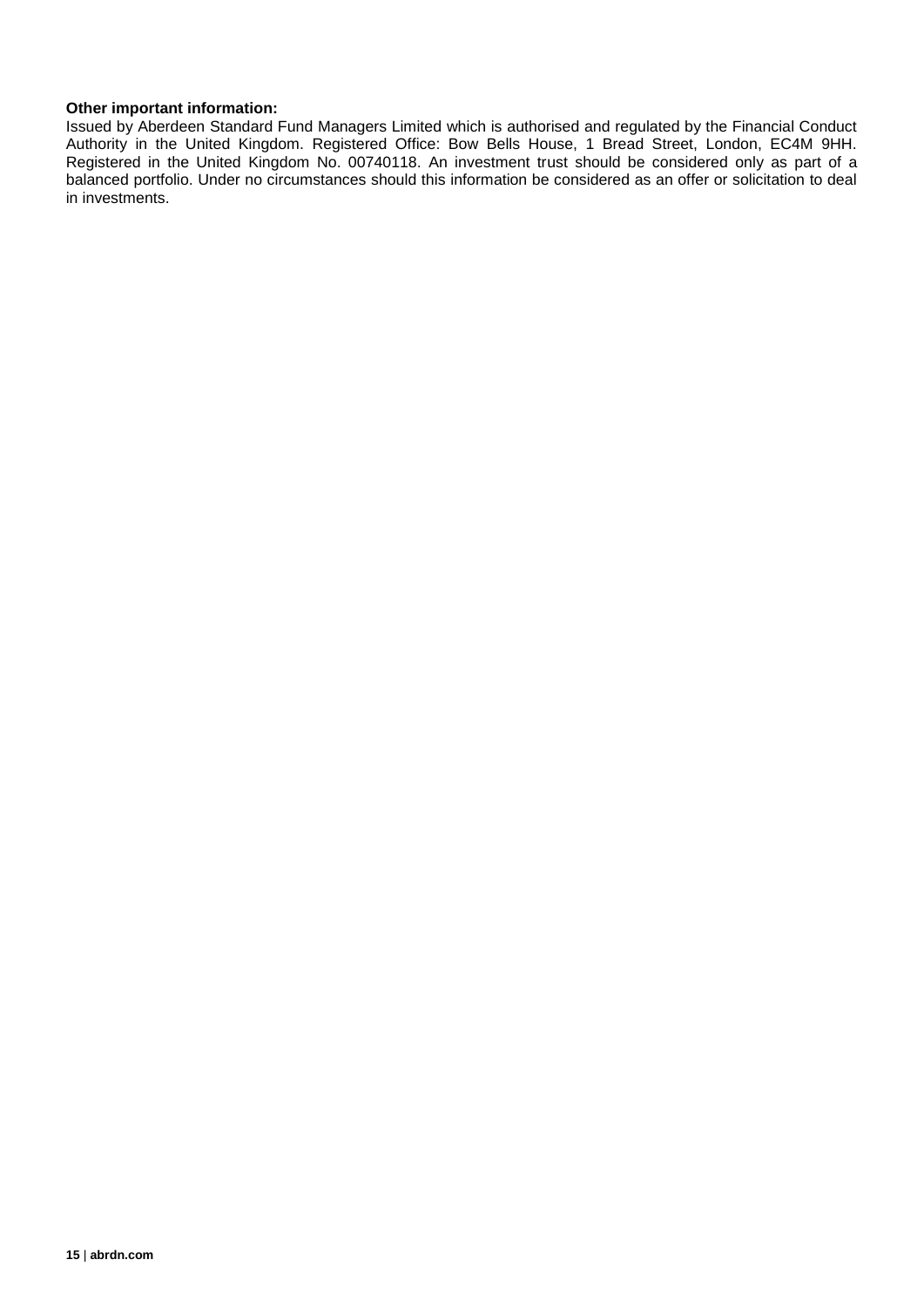### Appendix to Pre-investment Disclosure Document

### Aberdeen Standard Fund Managers Limited: Risk management

#### **Risk Management Function**

abrdn plc and its subsidiaries ("the Group") is committed to building and continuously improving a sound and effective system of internal control and a risk management framework that is embedded within its operations; this is the Group's first line of defence.

The Group's Risk Division, as the second line of defence, exists to support management in the identification and mitigation of risks and provides independent monitoring of the business. The Division includes Conduct & Compliance, Operational Risk and investment risk Oversight. The team is headed by the Group's Chief Risk Officer, who reports to the Chief Executive Officer of the Group. The Risk Division achieves its objective through embedding the Risk Management Framework throughout the organisation using the Group's operational risk management system (SHIELD).

The Group's Internal Audit Department is independent of the Risk Division and reports directly to the Group CEO and to the chair of the Audit Committee of the Group's Board of Directors. The Internal Audit Department is responsible for providing an independent assessment of the Group's control environment; it is the Group's third line of defence.

The Group's corporate governance structure is supported by several committees that bring together Group's subject matter experts from different departments, to assist the Boards of Directors of abrdn plc, its subsidiaries and the funds to fulfil their roles and responsibilities. The Group's Risk Division is represented on all committees, with the exception of those that deal with investment recommendations to the Boards. The specific goals and guidelines on the functioning of these committees are described in their respective terms of reference.

#### **Description of the Process of Identifying, Assessing and Managing Risks**

- **Market risk:** Is monitored through factor modelling used to calculate both absolute and relative ex ante quantities such as tracking error (TE) and Value at Risk (VaR). The VaR is computed on a NAV basis as the maximum loss that the portfolio should incur over 20 days, 99% of the time under normal market conditions. The fund's portfolio risks are decomposed into intuitive components to pinpoint areas of unexpected market risk. The techniques are applied to all relevant asset classes. The market risk is further monitored through the computation of the level of leverage by both the gross and net approach. The leverage is calculated by converting each FDI into the equivalent position in the underlying assets of those derivatives, on a NAV basis. The market risk linked to the concentration risk is mitigated through investment restrictions set according to the basic principle of diversification.
- **Liquidity risk:** The Group has a Liquidity Risk Management Policy in place applicable to the funds and set out in accordance with its overall Risk Management Process, relative to the size, scope and complexity of the funds. Liquidity Risk is monitored on both the asset and liability sides. To measure and monitor asset liquidity risk the Group employs a number of methods specific to the underlying assets. In all cases, the approach is to reference the actual holdings of the sub-fund against a true measure of the market at both an aggregate and a position level. The Group has implemented a Group Pricing Policy which details the operational responsibilities for pricing assets, this policy is owned and overseen by the Group pricing Committee. On the liability side, investor transactions and, beyond this, investor behaviour are the main driver of liquidity within each sub-fund. In this context, the articles and prospectuses contain certain key provisions or limits which provide protection to the funds and ultimately investors, in situations where liquidity might become a concern. In addition, the fund receives and analyses periodic reports in respect of the shareholder concentration within each sub-fund. Any shareholder concentrations and transactional behaviour are identified at sub-fund level and any particular concerns noted are escalated to the relevant Group Committee and respective Boards, if material.
- **Credit and counterparty risk:** The credit and counterparty risks linked to derivatives transactions are managed through processes outlined in the Group's Counterparty Credit Risk Policy. This Policy underpins on the following principles: Internal Credit assessments; credit limits; exposure calculation and oversight and Control.

**16** | **abrdn.com**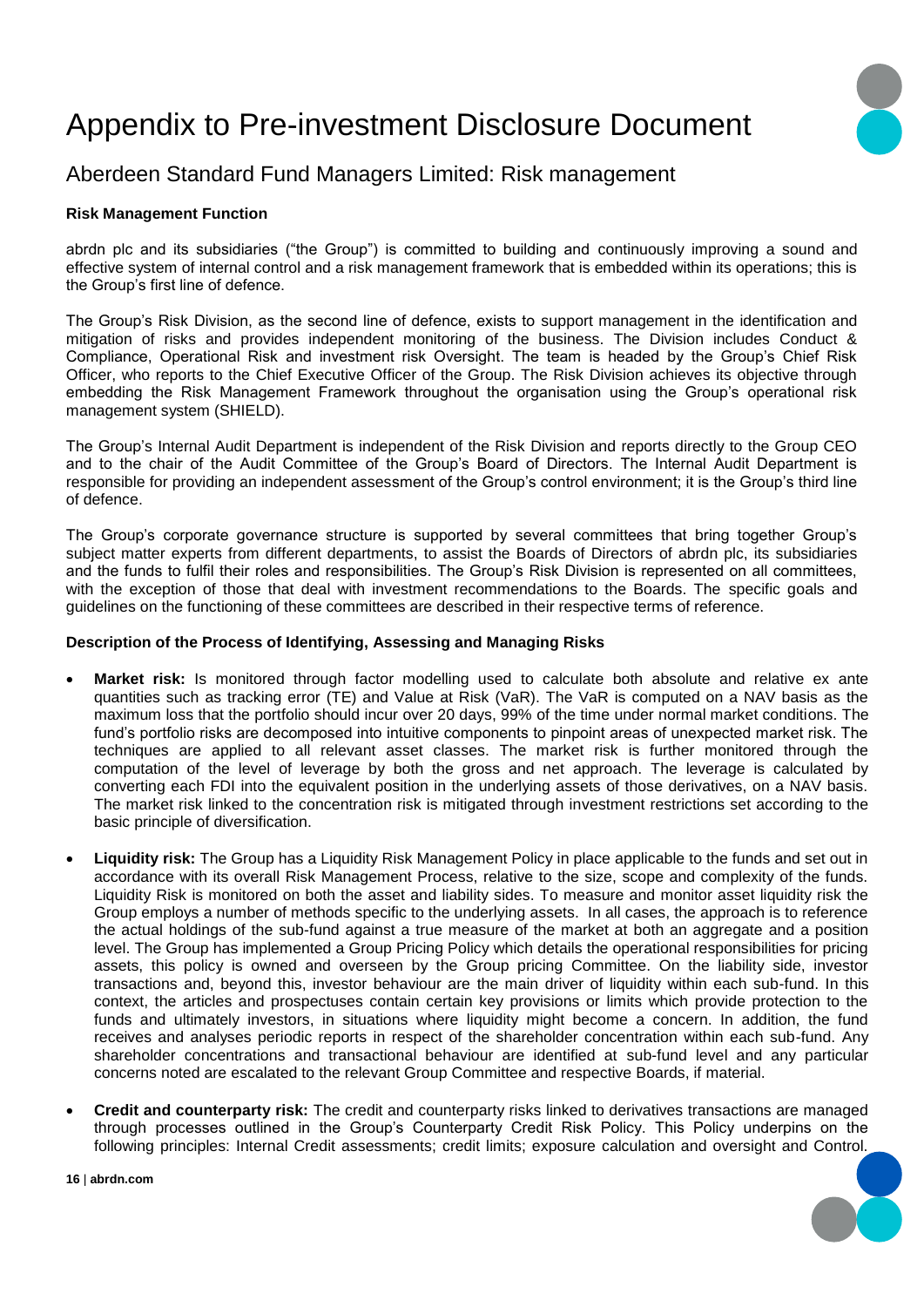Credit research on counterparties is carried out by the Credit Investment Team. Research is conducted on the basis of qualitative and quantitative analysis and is presented for discussion at the Credit Committee on a monthly basis. Each counterparty is reviewed at least once per annum. Furthermore the Risk and Exposure Committee (REC) and/or credit Committee can impose house level restrictions on concentrations. Credit risk exposures are calculated net of collateral received. The methodology for calculating an amount for potential exposure arising from movements in mark to market is approved by the REC. Acceptable collateral and other commercial and credit terms for inclusion in the International Swap and Derivative Association (ISDA) documentation is defined in the Group Derivative Management Policy. Counterparty credit exposures are monitored against internal limits by an investment control team and monitored by the Group Credit Committee and Risk and Exposure Committee.

 **Legal risk:** All key contractual arrangements entered into by the funds are reviewed by the Legal Department and, where required, by external legal counsel. If these contracts refer to delegation arrangements, where applicable, there is an operating memorandum defining information flows between the parties, frequency of services and deadlines, a clear attribution of rights and responsibilities of each party and, when applicable, the key performance indicators to measure performance. Any litigation issues are also handled by the Legal Department.

Each OTC derivatives are framed within the legal provisions of the ISDA Master agreement which defines the rights and obligations of parties engaging in derivatives trading. The ISDA master agreements are negotiated and signed between each umbrella/sub-fund and the counterparty. The Credit Support Annexe (CSA) is a legally binding document which is annexed to the ISDA agreement and details the Minimum Transfer Amount (MTA) or collateral required by AAML when engaging in OTC derivatives trading with counterparties. The Group Derivative Management Committee is responsible for approving the commercial terms associated to derivative documentation for the Group.

- **Tax risk:** The Group uses external tax consultants to advise on tax structuring, transactions and tax reporting.
- **Operational risk:** The Operational Risk Management Framework ensures that the operational risks taken and their contribution to the overall risk profile are accurately measured on the basis of sound and reliable data and that the risk measurement arrangements, processes and techniques are adequately documented. The identification, measurement, management and monitoring of operational risk within the Group are achieved through the use of the Group's Operational Risk Management Framework System, SHIELD. This system provides the following key Risk Management Modules:
	- *Event Management:* This module serves as a historical loss database, in which any operational failures, loss and damage experience (Events) will be recorded. The records include professional liability damages. The process for recording, investigation and mitigation of Events aims to ensure that they are not repeated.
	- *Issues and Actions Plan:* The issues and actions module provides a standardised mechanism for identifying, prioritising, classifying, escalating and reporting internal audit findings and other on-going / unresolved matters impacting the Group from a risk or regulatory perspective (Issues).
	- *Risk and Control Self Assessment (RCSA*): The RCSA process is to ensure key risks and key controls are identified and managed effectively in order to satisfy, at a Group level, Internal Capital Adequacy (ICAAP) requirements. The RCSA also provides a systematic and holistic means of identifying risk and control gaps that could impact business or process objectives which are agreed by senior management to complete.
	- *Business Continuity Plan (BCP):* Is in place and designed for invocation where there has been significant disruption to normal business functions at any abrdn Group office that is likely to last longer than 24 hours.

#### **Measuring Risk**

Where appropriate the Group applies the following measurements for each fund:

 **Leverage:** Has the effect of gearing a fund's expected performance by allowing a fund to gain greater exposure to underlying investment opportunities (gains and losses). The higher the leverage the greater the risk (potential loss).